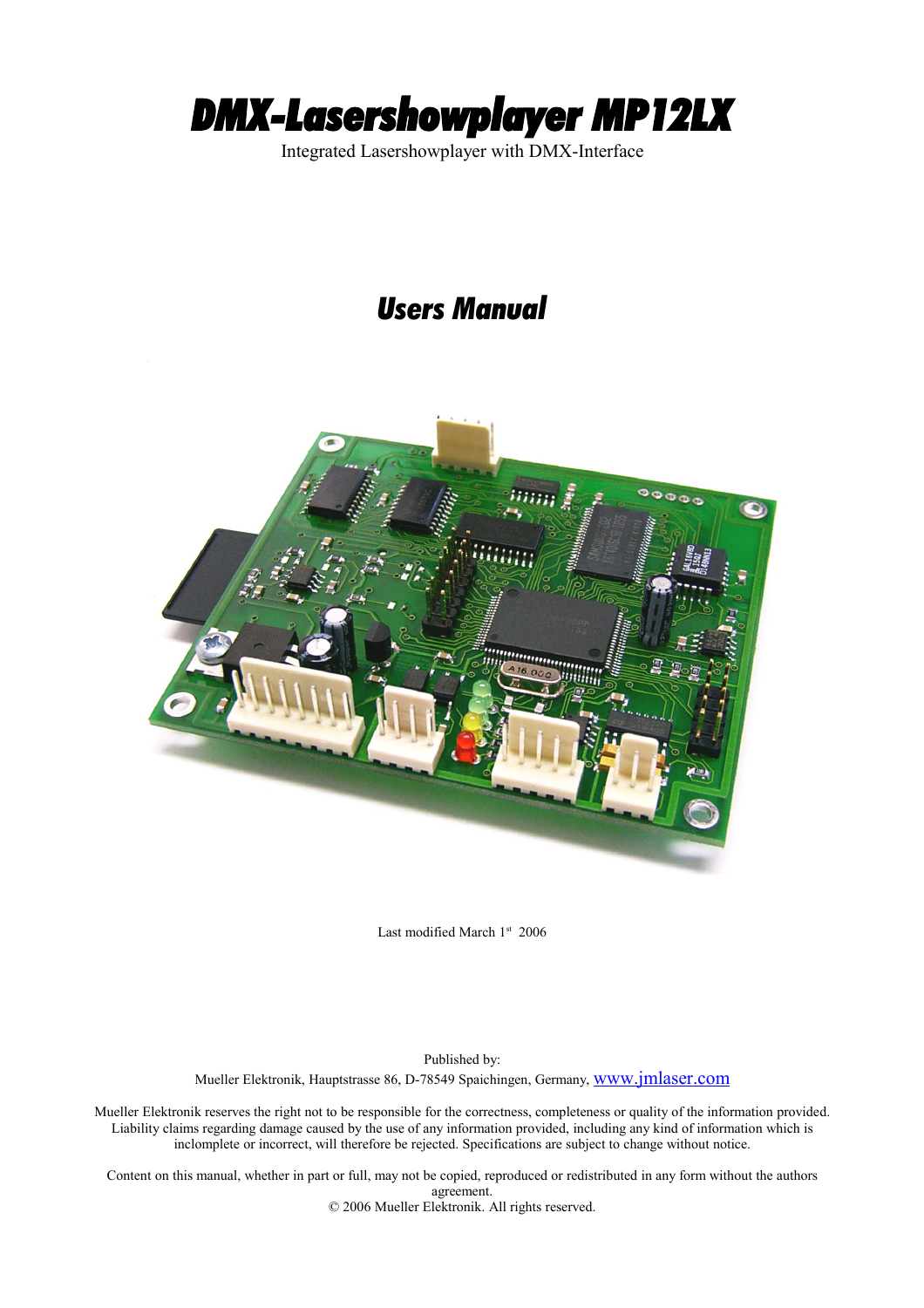# **Contents**

| $\mathbf{1}$            | <b>Description</b>                    | Page 3  |
|-------------------------|---------------------------------------|---------|
| 1.1                     | Features                              |         |
| 1.2                     | Starting up                           |         |
| $\mathbf{2}$            | <b>Connecting MP12LX</b>              | Page 4  |
| 2.1                     | Powersupply and Scanneroutputs        |         |
| 2.2                     | Coloroutputs                          |         |
| 2.3                     | <b>DMX</b> Interface                  | Page 5  |
| 2.4                     | Triggerinputs                         |         |
| 2.5                     | Serial Interface RS232                |         |
| 2.6                     | 8 Bit Parallelport                    | Page 6  |
| 2.7                     | Status-LEDs                           |         |
|                         | Boardlayout                           | Page 7  |
| $\mathbf{3}$            | <b>Memorycard (MMC/SD-Card)</b>       | Page 8  |
| 3.1                     | <b>Reserved Filenames</b>             |         |
| $\overline{\mathbf{4}}$ | The Showmanagement of the player      | Page 9  |
| 4.1                     | Basics of DMX-control                 |         |
| 4.2                     | Setting up Showparameters             |         |
| 4.3                     | Showselection via DMX                 | Page 10 |
| 4.4                     | <b>DMX</b> Fail Protection            |         |
| 4.5                     | Showselection via parallel interface  |         |
| 5                       | <b>Creating the Configurationfile</b> | Page 11 |
| 5.1                     | DMX-Baseaddress                       | Page 12 |
| 5.2                     | Colorpalette                          |         |
| 5.3                     | Setting up DMX-Channels               |         |
| 5.4                     | The Showtable                         | Page 15 |
| 6                       | <b>Errors</b><br>Page 20              |         |
| 6.1                     | Errorcodes on Status-LEDs             |         |
| 7                       | <b>LED-panel</b>                      | Page 21 |
| 7.1                     | <b>Mechanical Dimensions Panel</b>    | Page 23 |
| 8                       | Firmwareupdate                        | Page 24 |
| 8.1                     | <b>Update Procedure</b>               |         |
| 8.2                     | Troubleshooting                       | Page 25 |
| 8                       | Compatibility                         | Page 26 |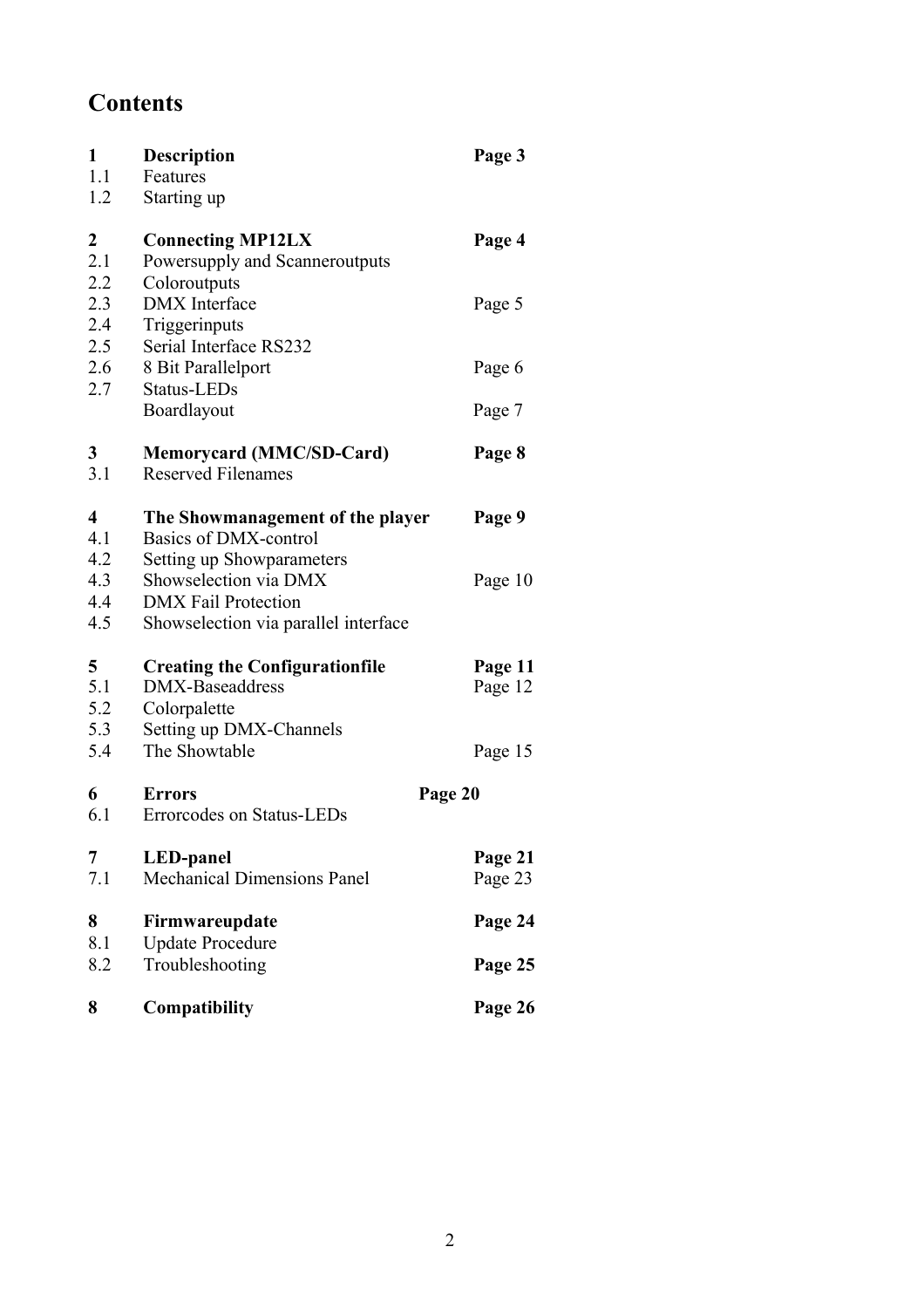# **1 Description**

The lasershowplayer MP12LX allows a PC-independent playback of Lasershows in ILDA-format under DMX-control or under control of TTL-signals.

A Multimedia- or Secure Digital Card is used as memory media, on which the shows are stored for playback.

For editing the memorycard and setting up device parameters, a PC with Windows\*\* operating system and a simple flashcard reader is required.

Selection of the show sequences and settings of various showparameters are controlled via DMX. Also, the MP12LX allows operation without DMX-control by using an 8 Bit parallel interface (TTL) for show selection.

# **1.1 Features**

- High Performance 16Bit-Microcontroller
- 512 Kbytes RAM
- Playbacks all Showsequences in ILDA-Standardformat
- Up to 256 Shows selectable via DMX or Parallelinterface
- DMX-functions use minimum 1, maximum 9 DMX-channels
- 2 additional shows selectable via hardwired, opto-isolated inputs (planned)
- Showlength only limited by capacity of memory media.
- Supports Multimedia- or SD-cards with FAT16 Filesystem up to 2 GB
- X/Y-outputs 12Bit, 16 Millions of picture coordinates
- Coloroutputs RGB 8Bit, 256 out of 16 Million colors
- Outputspeed up to 24000 points per second (pps)
- Dual powersupply +/- 12V DC
- DMX-512 Input
- DMX Fail Protection
- RS232-Interface (optional)
- Board dimensions compatible with Lowcost Scanner M6008

# **1.2 Starting up**

Each device is shipped with a memorycard, where a testframe is programmed as Pause-show (DMX-showselection 0 or DMX-off). This allows an easy check of display functions when starting up.

Before switching-on the MP12LX, insert the memorycard into the slot.

After switching on, output of the testframe starts immediately.

The user should pay attention, that Laser radiation, emitted from the laserprojector will not cause any risk.

The output of the testframe is configured as follows:

- Picture size X/Y 30%
- Output speed 5Kpps
- $-$  Blankshifting  $= 2$
- The testframe is a square with diagonal lines and a circle. The colors of the square are red, green, blue, yellow, the diagonals are cyan an magenta and the circle is white (All colors using the Pangolin\*-standardpalette)
- Because all other shows are not used, the frame will be outputted independent of the DMXsignal.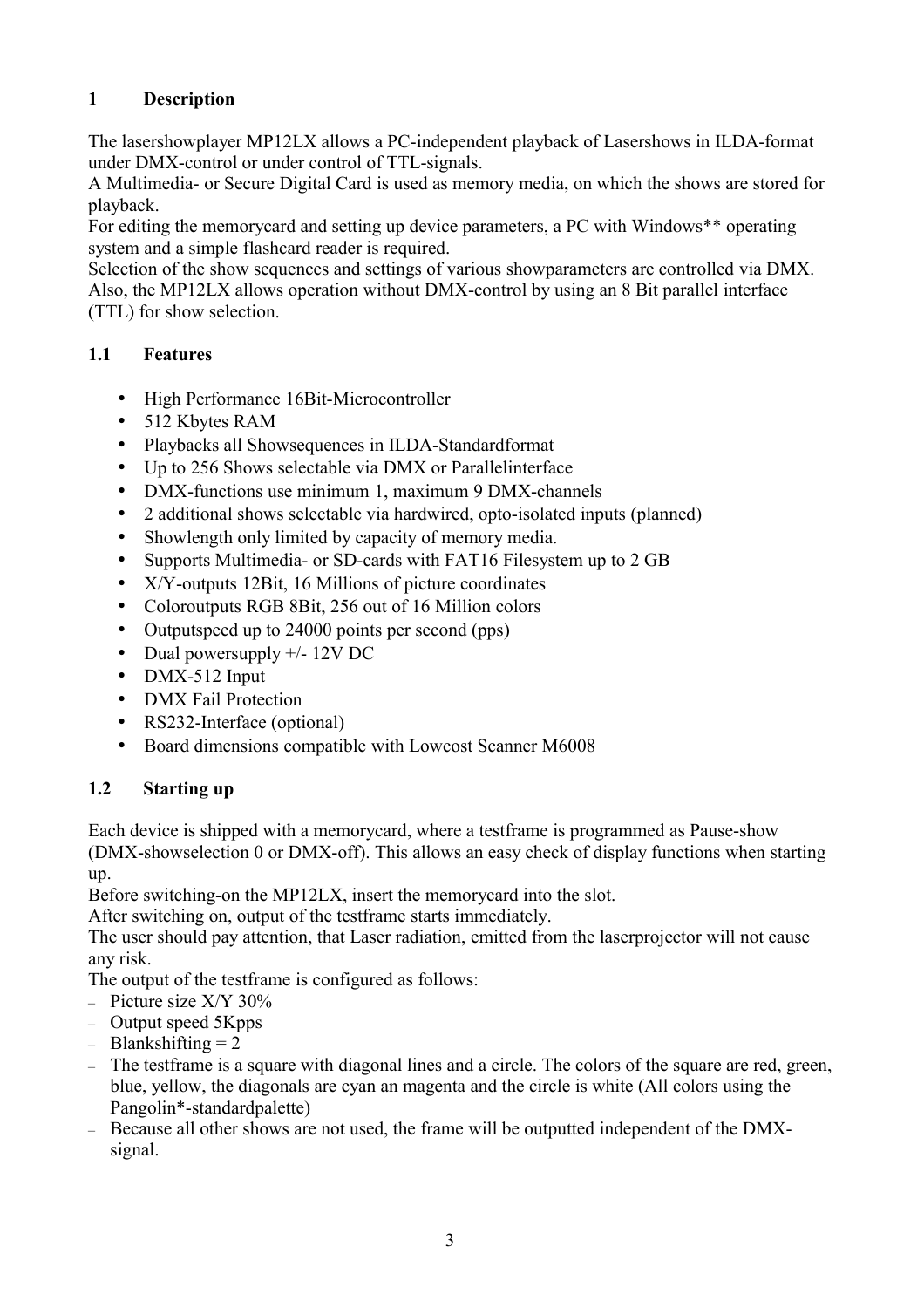## **2 Connecting MP12LX (Fig.1)**

**Note:** The signal outputs of the MP12LX are not short-circuit protected and should be wired carefully. **Do not short scanneroutputs, colors or blankingsignal to ground or negative voltage!**

#### **2.1 Powersupply and Scanneroutputs**

The powersupply inputs  $+/- 12$  V and the scanneroutputs, and also the TTL-blankingsignal are located at an 8-pin connector.

The supplied voltage should be free of noise and transients and should be regulated to  $+/$ - 10%. Current consumption of the MP12LX is 200mA maximum.

The scanneroutputs deliver a maximum output voltage of +/- 10V measured to GND. The outputted blanking signal is TTL-compatible 0-5V.

Pins

|                             | $+12V$ In  | Powersupply $+12V$               |
|-----------------------------|------------|----------------------------------|
| $\mathcal{D}_{\mathcal{L}}$ | $-12V$ In  | Powersupply $-12V$               |
| $\mathcal{R}$               | <b>GND</b> | Powersupply Ground               |
| 4                           | X Out      | X-Output max. $+/- 10V$          |
| 5                           | <b>GND</b> | Ground                           |
| 6                           |            | Blanking Out Blanking output TTL |
|                             | Y Out      | Y-Output max. $+/- 10V$          |
|                             | <b>GND</b> | Ground                           |

#### **2.2 Color Outputs**

The outputs for RGB color are located at a 5-pin connector. The analog output voltage for colors is 0-5 Volts.

Pins

| -1        | Red Out   | $Red 0-5V$                         |
|-----------|-----------|------------------------------------|
| 2         | Green Out | Green $0-5V$                       |
| 3         | Blue Out  | Blue $0-5V$                        |
| $\Lambda$ | $In f$    | $\Lambda$ nolog Dlanking $\Lambda$ |

- 4 Intens. Out Analog Blanking 0-5V<br>5 GND Ground
- 5 GND Ground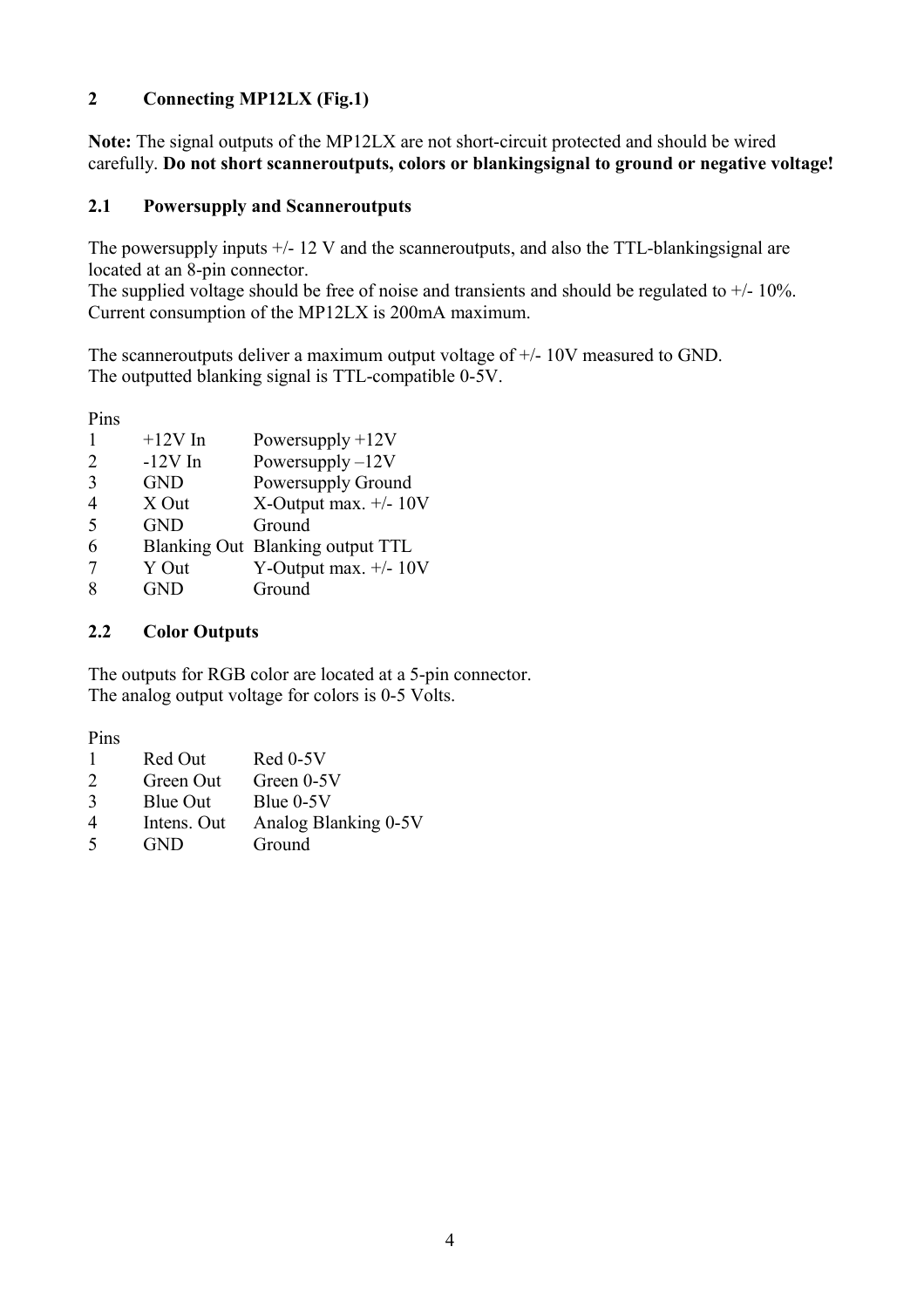# **2.3 DMX Interface**

Inputs for DMX-512 are located at a 5-pin connector.

A 5-pin XLR-connector (male) or a cheaper 3-pin XLR-connector (male, NOT standard) has to be wired here.

Pins

| 1. DMX GND    | Ground               |
|---------------|----------------------|
| 2. Data $+$   | $DMX-Data +$         |
| 3. Data -     | DMX-Data -           |
| 4. DMX Term 1 | terminating resistor |
| 5. DMX Term 2 | terminating resistor |

The pins 4 and 5 (terminator) allow to add a 120 Ohm terminating resistor between the datalines. This resistor should be connected to the datalines at the last device of a DMX-chain. By simply connecting the pins 4 and 5 together (by a separate switch or a bridge in the XLR-cable), this on board resistor is connected to the datalines.

Watch the correct wiring of the DMX-signals!

The MP12LX recognizes a valid DMX-datastream and the green LED "DMX" is on. If there is no recognition of the DMX-signal, maybe the 2 datalines are changed. Check this by changing the datalines D+ and D-. Some DMX-controllers also have a switch to change these datalines.

# **2.4 Triggerinputs**

Triggerinputs are not activated at this time.

# **2.5 Serial Interface RS232**

The serial Interface is only used for service or customized firmware and is not described here.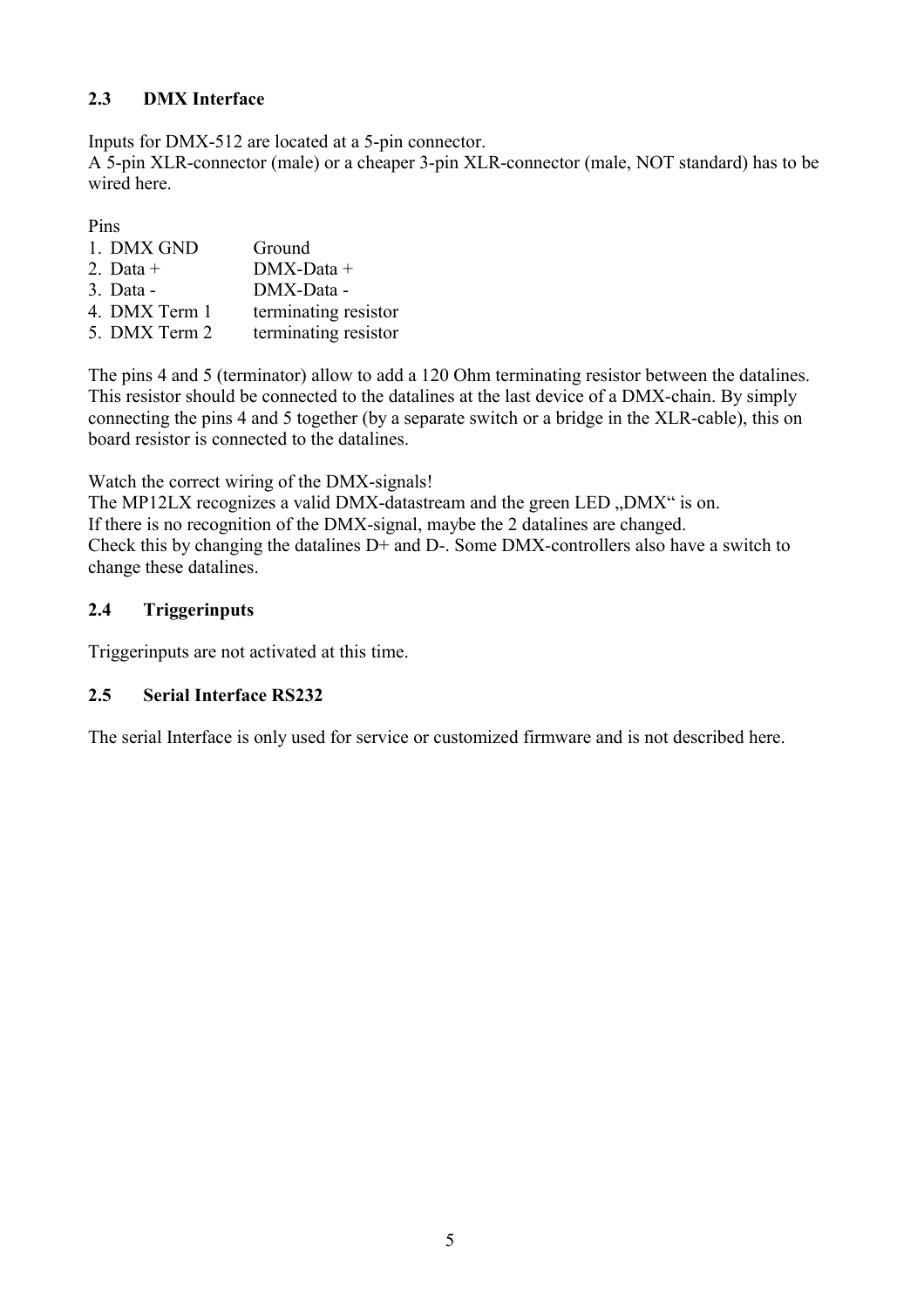## **2.6 8 Bit Parallelport**

A 14-pin connector is placed near the center of the board.

This connector includes an 8 Bit interface (TTL compatible 0-5V) for showselection without using DMX control. Shownumbers are selected in binary order from 0 to 255.

A signal pattern of 0 0 0 0 0 0 0 0 selects shownumber 0 or Pause, 0 0 0 0 1 0 0 0 selects shownumber 8 and 1 1 1 1 1 1 1 1 selects number 255, where 1 represents a voltage of 5V (High)and 0 represents a voltage of 0V or GND (Low).

Output parameters cannot controlled externally in this mode and have to be preset by use of the configuration software.

For activation of this parallel port and disabling DMX control, the input pin SELECT has to be connected to  $+5V$ .

The SELECT input is connected to GND via a jumper when the board is shipped from factory. So, DMX control is activated as default.

**Important:** Never leave these inputs unconnected, when activating the port by SELECT=H. Undefined signals can cause undefined outputs of shows. When switching the portpins to one voltage level (5V or 0V) manually, use pullup- or pulldown-resistors of 4.7KOhm to 10KOhm to ensure a defined signal level at open input.

Pins

| 1 111.0 |               |                                               |
|---------|---------------|-----------------------------------------------|
| 1       | Data 1        | Showselection 1 (lowest significant bit)      |
| 2       | Data 2        | Showselection 2                               |
| 3       | Data 3        | Showselection 4                               |
| 4       | Data 4        | Showselection 8                               |
| 5       | Data 5        | Showselection 16                              |
| 6       | Data 6        | Showselection 32                              |
| 7       | Data 7        | Showselection 64                              |
| 8       | Data 8        | Showselection 128                             |
| 9       | not used      |                                               |
| 10      | not used      |                                               |
| 11      | <b>SELECT</b> | $Low = DMX$ control, $High = 8$ bit interface |
| 12      | not used      |                                               |
| 13      | <b>GND</b>    | Ground                                        |
| 14      | $+5V$         | +5 Volt from board supply                     |
|         |               |                                               |

**Important:** Input voltage higher than 5V or electrostatic discharge ESD can cause damage. When using long control cables or external control connectors, it is recommended to place a TTLbuffer (for example 74HCT241 or 74HCT244) between the datalines before inputting signals to the board.

#### **2.7 Status-LEDs**

Functions of the LEDs from top to bottom (see board drawing). **Green** READY shows correct function of the system. **Yellow** DATA shows access to the mass storage media (MMC/SD-card). **Green** DMX shows a valid DMX signal input. **Red** ERROR shows an error condition.

During error condition, the LEDs offer additional monitoring functions described in section 6 Errors.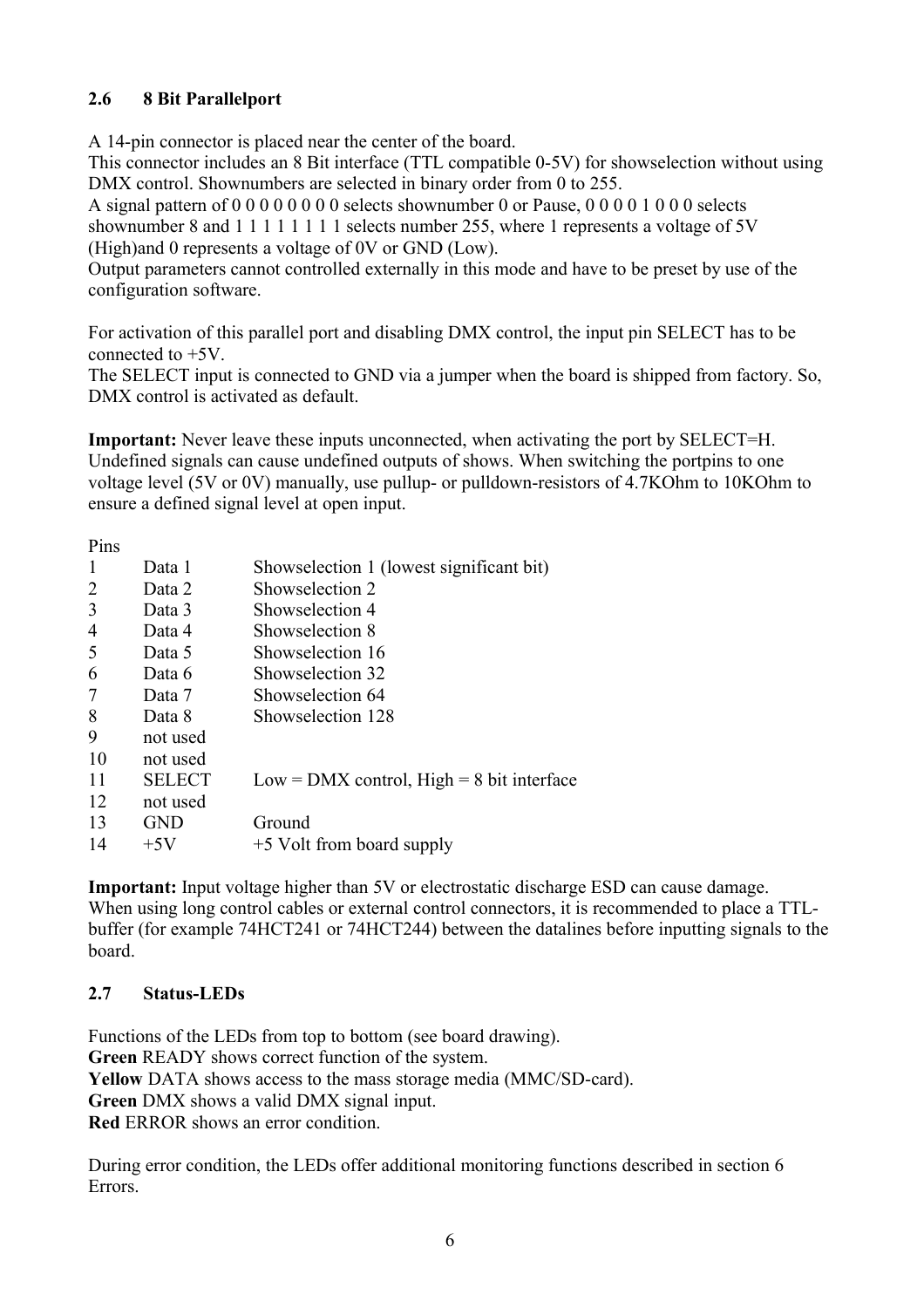

**Fig. 1** Boardlayout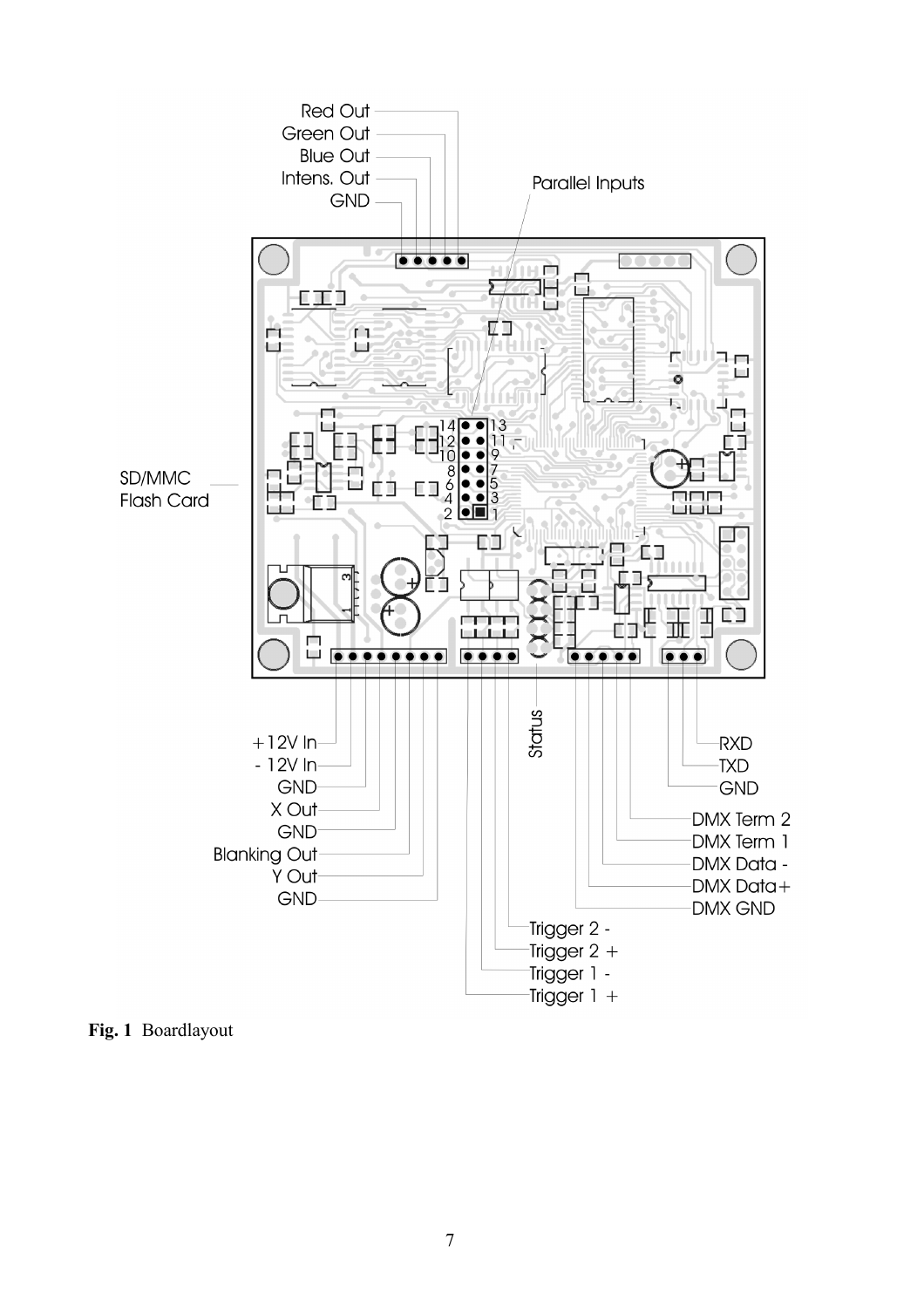# **3 Memorycard (MMC-/SD-Karte)**

Multimedia- or SD-cards up to a maximum capacity of 2 Gigabytes (!) can be used.

**Important:** The card has to be formatted with FAT16 filesystem only. The manufacturer recommends the use of high quality cards. No-name cards can cause read errors. Please see chapter COMPATIBILITY for details.

All cards shipped together with the MP12LX are formatted correctly and must NOT be reformatted. Caution: When using own cards or reformat cards by using a PC with Windows\*\* operating system, it is not ensured, that the cards are formatted FAT16. Depending on the memory size of the card, Windows\*\* can format these to FAT12, FAT16 or FAT32 filesystem. The MP12LX will not work with other filesystems than FAT16.

### **Avoid formatting the card by the use of a PC with Windows\*\* operating system!**

No subdirectories are supported by the MP12LX!

All showfiles and configuration files must be placed in the rootdirectory of the card. Subdirectories are allowed, but cannot be found by the MP12LX-system. There may be not more than 260 files located in the rootdirectory. It is recommended not to store more files as necessary on the card.

Only short filenames will be processed (8.3-format) by the MP12LX!

The showplayer does not support long filenames.

The name of the files should be not longer than 8 charcters plus the extension (for example ILD). When copying files to the card, both long and short filenames are created. The MP12LX only reads the short names. The long names need additional space in the rootdirectoy. To avoid loosing space (and limiting maximum possible number of files), the names should be kept as short as possible. Short filenames are not case sensitive!

#### **3.1 Reserved Filenames**

Some filenames are reserved for device control. These files will be read out by the MP12LX automatically and must NOT be deleted or renamed.

The following filenames are reserved:

| CONFIG.DAT          | Contains output settings for the MP12LX.                                    |
|---------------------|-----------------------------------------------------------------------------|
| <b>FLASHMP.BIN</b>  | Control program for firmwareupdate.                                         |
| <b>FWUP12LX.BIN</b> | File for a specific firmware update. When this file is found, the MP12LX    |
|                     | automatically updates the firmware. After this procedure, this file will be |
|                     | deleted automatically by the MP12LX.                                        |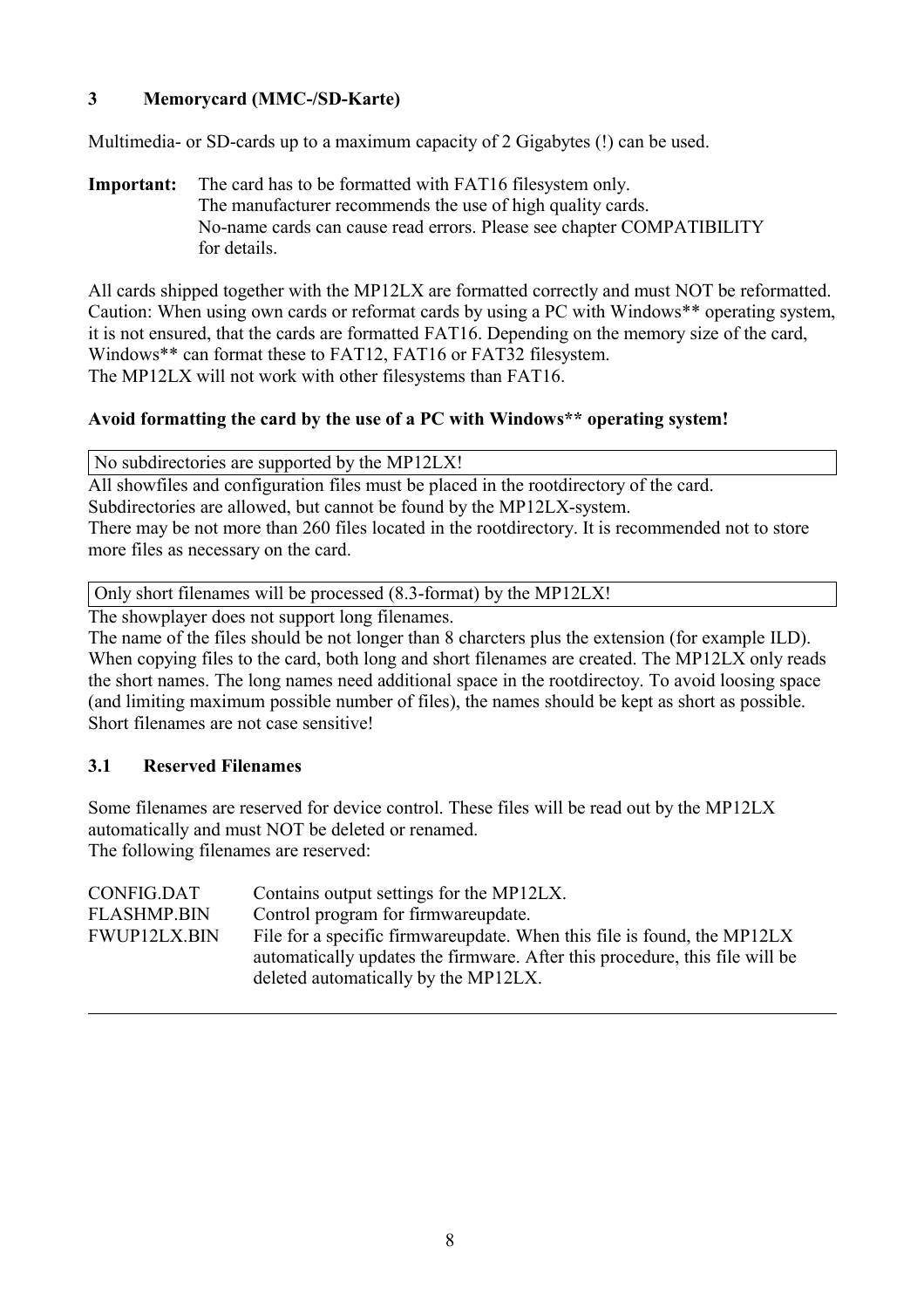# **4 The Showmanagement of the player**

The complete management of the show output is controlled by the configurationfile CONFIG.DAT. This file is the heart of the showcontrol and must be placed on the card! When the operating system of the MP12LX will not find this file, an error occurs (see section 6 Errros).

The configurationfile is created or modified by the use of a free softwaretool (Windows9x-XP<sup>\*\*</sup>). Always store a backup of the card on your PC for saving the contents of the card in case of a card failure.

# **4.1 Basics of DMX-control**

Note the difference between DMX-channels (addresses) and DMX-data (value): The channel is equivalent to the fader of the DMX-controller and the data represents the wiper position of the fader.

DMX-512 allows the use of 512 channels (faders) maximum.

On stage, many different devices, like moving heads, lamps etc. need many different channels. These channels are normally grouped together by function.

The DMX-receivers for these different functions all occupy a fixed number of channels. The BASEADDRESS of every device sets the beginning address for this device inside the whole range of 512 channels. The individual channel number of each device is added to this baseaddress. Receivers set to the same baseaddress will respond to the same faders of the control desk.

Fader channels of simple control desks mostly start from address 1.

The Showplayer MP12LX allows the placement of a group of 16 channels maximum inside the range of 512 channels.

Example: Baseaddress  $= 48$ . Control functions can be placed to individual channels  $1-16$ , which means physical channels from 48 – 64.

The MP12LX needs one DMX-channel minimum, when operating in DMX-mode. All additional control channels are optional.

Any number of individual channels 1-16 can correspond to any selected control function. Overlapping of channels is possible. So, different control functions can be placed to the same channel (fader). But this normally does not make sense.

# **4.2 Setting up showparameters**

All settings of the showparameters are global, when enabled for DMX-control. But different shows often need different settings.

To ensure every show be outputted under the right settings, the settings should be stored as a scene on the DMX-desk together with the showselection.

When showparameters are not directed to a DMX-channel, a fixed value can be set and this value is global for all shows.

Also, DMX-faders can jump between 2 values, even when the fader is left untouched. This results in changing showselection and output parameters. For this reason, a direct (life) operation of the DMX-desk is not the best way. A better solution is storing all settings as scenes (presets) on the desk. Calling these scenes by keyboard or chaser ensure a stable showplayback.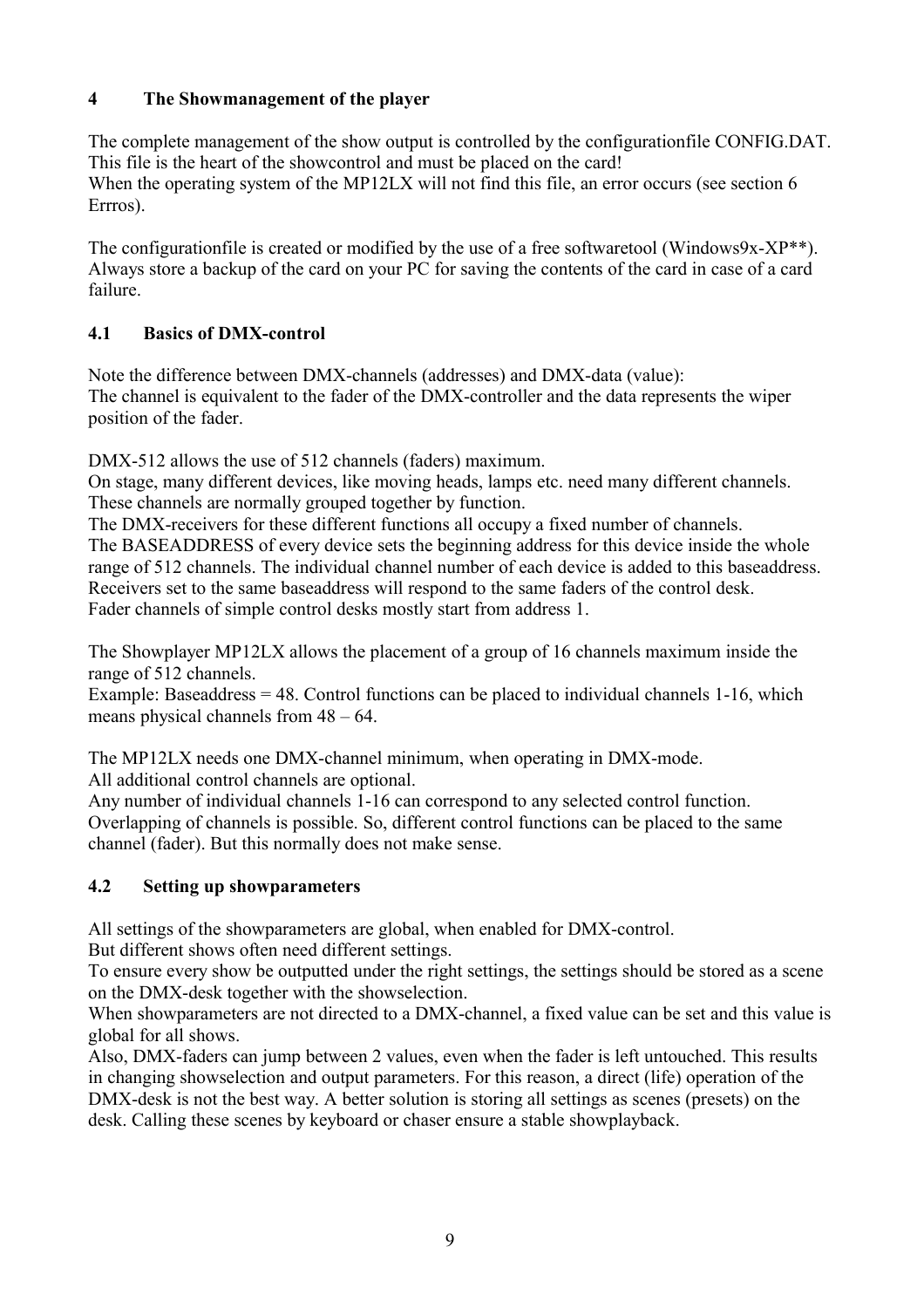# **4.3 Showselection via DMX**

Practically, it does not make sense to place all 256 possible showselections one one fader channel. It is too different to select one of 256 faderpositions.

The MP12LX uses 2 channels for showselection.

Using the first channel (Showselect L), shownumbers 0 to 15 can be accessed and the second channel (showselect H) selects one bank out of 16. So, 16 banks containing 16 Shows each, can be selected.

Examples:

Showselect H = 0, Showselect L = 8 (fader center position): shownumber = 0 x 16 + 8 = 8 Showselect H = 8 (center position), Showselect L = 3, shownumber =  $8 \times 16 + 3 = 131$ Showselect H = 15 (fader max), Showselect L = 15 (max): Shownummer = 15 x 16 + 15 = 255

Shownumber zero (both faders placed to minimum) represents a special condition. This shownumber is called PAUSE, because output is shut down when no show corresponds to this showselection. But also a show can be played for pause, when this selection contains a valid show. This allows to play a show even whithout using DMX-control or parallel interface. The MP12LX always playbacks PAUSE, when show number 0 is selected or when any other shownumber does not correspond to a showfile (showtable is empty).

# **4.4 DMX Fail Protection**

The MP12LX automatically recognizes a valid DMX512-signal. When signal fails in case of interruption of the DMX connection, the showoutput automatically switches to PAUSE. When a show is placed in PAUSE, this show will be outputted, even when there is no valid DMXconnection.

# **4.6 Showselection via parallel interface**

Shownumbers are selected in binary order from 0 to 255.

A signal pattern of 0 0 0 0 0 0 0 0 selects shownumber 0 or Pause, 0 0 0 0 1 0 0 0 selects shownumber 8 and 1 1 1 1 1 1 1 1 selects number 255, where 1 represents a voltage of 5V (High)and 0 represents a voltage of 0V or GND (Low).

Output parameters cannot controlled externally in this mode and have to be presetted by use of the configuration software. The parameters set in the global settings and in the showtable will be used.

For activation of this parallel port and disabling DMX control, the input pin SELECT has to be connected to +5V.

The SELECT input is connected to GND via a jumper when the board is shipped from factory. So, DMX control is activated as default.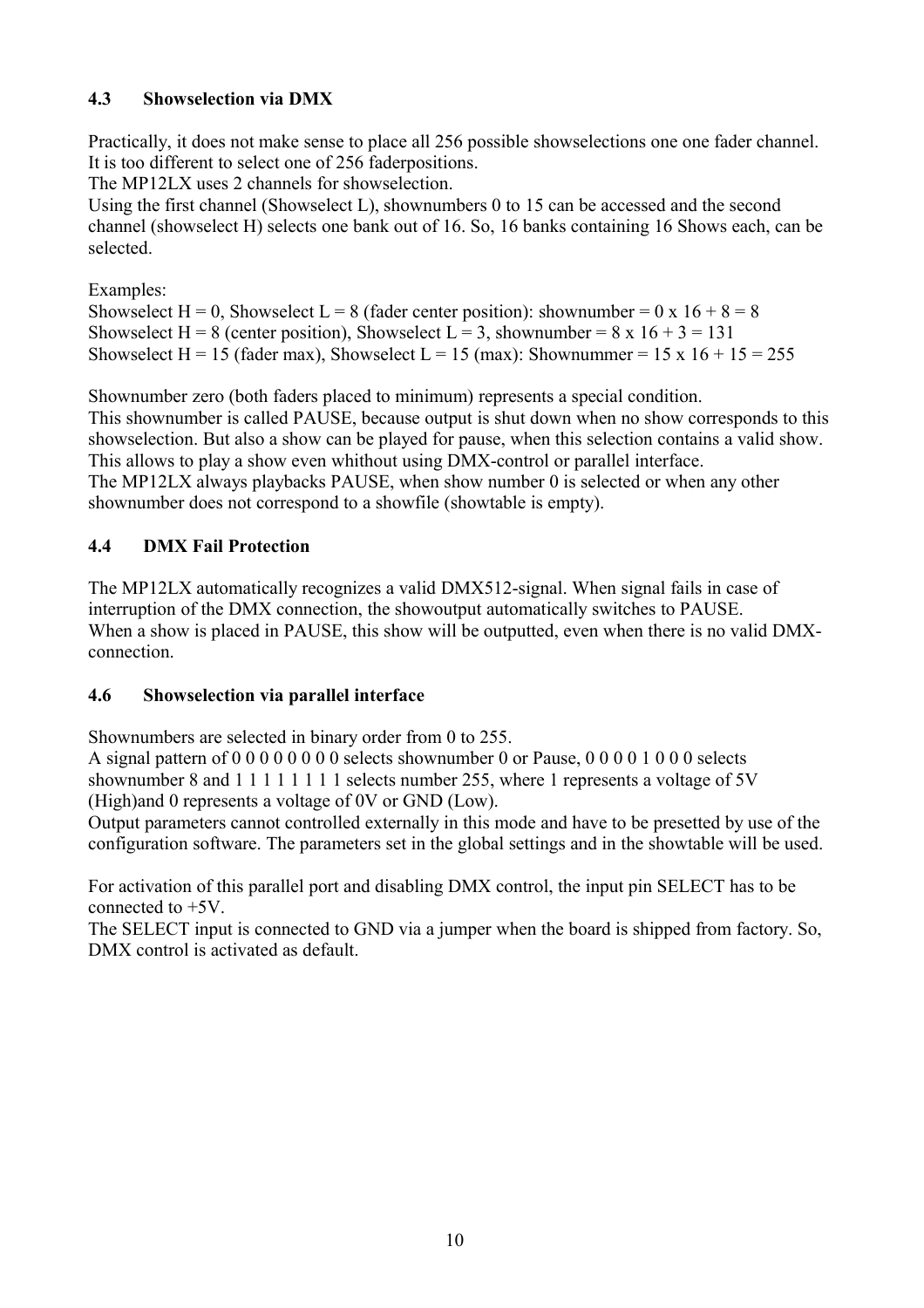# **5 Creating the Configurationfile CONFIG.DAT**

The free softwaretool, shipped together with every MP12LX, allows the creation and modification of the configurationfile. DMX-baseaddress can be set and every control parameter can be directed to a specific DMX-channel inside the group of 16 channels. Also, DMX-control of every parameter can be disabled and a fixed value can be set instead.

| T Edit Config.dat                  |                    | MP12C/LX V2.5           |                    | www.Jmlaser.com                                                | $ \Box$ $\times$ |  |
|------------------------------------|--------------------|-------------------------|--------------------|----------------------------------------------------------------|------------------|--|
| <b>Global Data</b>                 |                    | DMX-Channels 1-16       |                    |                                                                |                  |  |
| <b>DMX-Baseaddress</b><br>11<br>¥. |                    | <b>Showselect L</b>     | 1                  |                                                                |                  |  |
|                                    |                    | <b>Showselect H</b>     | $\overline{2}$     | none (only show 0-15)                                          |                  |  |
|                                    |                    | <b>Speed Kpps</b>       | 3                  | none (use value in showtable)<br>none (use value in showtable) |                  |  |
|                                    |                    | Framerepeat             | 4                  |                                                                |                  |  |
|                                    |                    | <b>Size</b><br>Offset X | 5                  | 255<br>use value<br>none                                       |                  |  |
|                                    |                    |                         | ⊽<br>6             | use value<br>128<br>none                                       |                  |  |
|                                    |                    | <b>Offset Y</b>         | ⊽<br>7             | use value<br>128<br>none                                       |                  |  |
|                                    |                    | <b>Blankshift</b>       | ⊽<br>8             | use value<br>4<br>none                                         | ¥.               |  |
|                                    | <b>Preset</b>      | Intensity               | П<br>$\mathbf 9$   | use value<br>none<br>255                                       | ¥.               |  |
| DMX-Value                          | Filename           | Speed Kpps              | Framerepeat        | Displaymode                                                    |                  |  |
| 0 (Pause)                          |                    | 20000                   | 4                  | loop/interruptable                                             |                  |  |
| 1                                  |                    | 20000                   | 4                  | loop/interruptable                                             |                  |  |
| $\overline{c}$                     |                    | 20000                   | 4                  | loop/interruptable                                             |                  |  |
| 3                                  |                    | 20000                   | 4                  | loop/interruptable                                             |                  |  |
| 4                                  |                    | 20000                   | 4                  | loop/interruptable                                             |                  |  |
| 5                                  |                    | 20000                   | 4                  | loop/interruptable                                             |                  |  |
| 6                                  |                    | 20000                   | 4                  | loop/interruptable                                             |                  |  |
| 7                                  |                    | 20000                   | $\overline{4}$     | loop/interruptable                                             |                  |  |
| 8                                  |                    | 20000                   | $\overline{4}$     | loop/interruptable                                             |                  |  |
| <b>New Config</b>                  | <b>Load Config</b> |                         | <b>Save Config</b> | Print                                                          |                  |  |

**Fig. 2** Configurationsoftware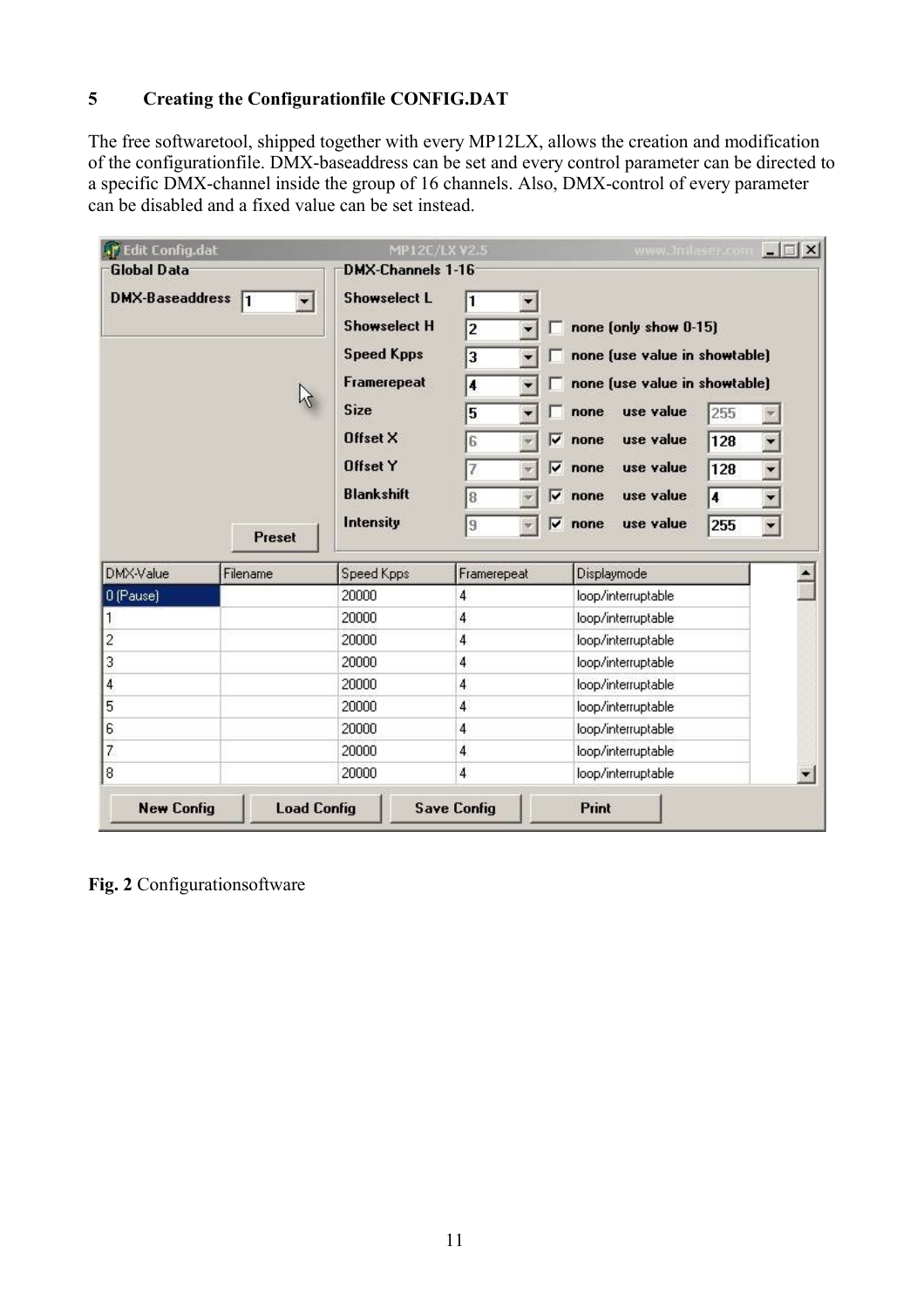### **5.1 DMX-Baseaddress**

Input here the DMX-baseaddress, from where the group of 16 control channels starts. Possible values are 1-512. Maximum sum of baseaddress plus highest used control channel is 512. Any overflow will be watched by the software and a message will be displayed.

| -Global Data           |  |
|------------------------|--|
| <b>DMX-Baseaddress</b> |  |
|                        |  |

**Fig. 3** Global settings

### **5.2 Colorpalette**

This function is currently not supported by the MP12LX. All shows will be outputted using the Pangolin\*-colorpalette.

### **5.3 Setting up DMX-channels (Fig. 4)**

Each parameter control can be placed to any channel starting from the baseaddress. By checking NONE, DMX-control can be disabled and a fixed value can be used.

| <b>Showselect L</b> |                         |            |                               |     |  |
|---------------------|-------------------------|------------|-------------------------------|-----|--|
| <b>Showselect H</b> | 2                       |            | none (only show 0-15)         |     |  |
| <b>Speed Kpps</b>   | 3                       |            | none (use value in showtable) |     |  |
| Framerepeat         | $\overline{\mathbf{4}}$ |            | none (use value in showtable) |     |  |
| <b>Size</b>         | 5                       | none       | use value                     | 255 |  |
| <b>Offset X</b>     | 6                       | ⊽∶<br>none | use value                     | 128 |  |
| <b>Offset Y</b>     |                         | ⊽<br>none  | use value                     | 128 |  |
| <b>Blankshift</b>   | 8                       | ⊽<br>none  | use value                     | 4   |  |
| Intensity           | 9                       | ⊽<br>none  | use value                     | 255 |  |

**Fig. 4** DMX-channel selection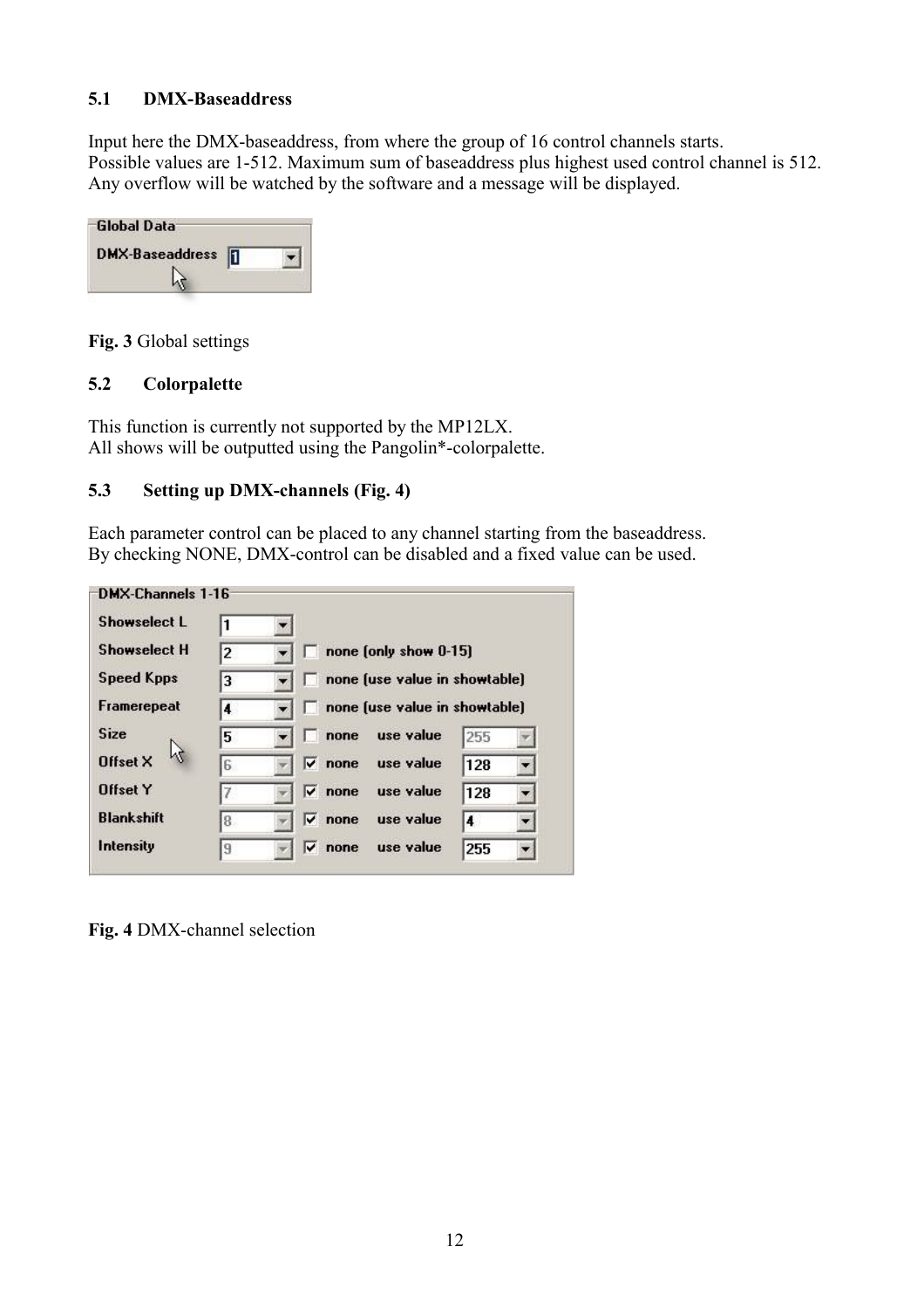# **Showselect L**

This DMX-function cannot be disabled!

Input here the channel for showselection.

When just this channel is used for showselection, one of the first 16 shows (including Pause) can be selected.

# **Showselect H**

Input the channel number corresponding to this function here.

16 banks of shows, 16 shows each, can be selected using this function.

When DMX-control of this function is disabled, only shows number 0 (pause) to 15 are selectable from the control desk.

# **Speed Kpps**

Input the channel number corresponding to this function here.

This function controls the output speed (points per second).

The MP12LX can output a maximum speed of 12000 points per second and 1000 points per second minimum.

Keep in mind that changing the point output speed also will change the speed of the displayed animation and also will influence the blanking settings (blankshifting). For this reason, the speed should be adjusted carefully.

When DMX-control of this function is disabled, the value set in the showtable individual for every show is used.

# **Framerepeat**

Input the channel number corresponding to this function here.

Shows in ILDA-format do not contain any timing information. When all frames of a show are outputted one after the other, the animation speed is too fast.

By repeating every frame a number of times, the speed of the animation movement can be controlled. Common used values are 3-6. Values by DMX-control are 1 to 16.

When DMX-control of this function is disabled, the value set in the showtable individual for every show is used.

# **Size (projection size)**

Input the channel number corresponding to this function here.

When changing size by the use of DMX-control, a faderposition of 0 (minimum) can cause a standing laserbeam. This can be a dangerous condition!

It is recommended not to use this DMX-control and use the fixed global value instead, or to use laserprojectors with a scanner safety circuit only.

This ensures the laser emission being shut down during dangerous conditions.

Also the scanners can be overloaded when increasing the scan angle at the same scan speed.

DMX only allows a refreshrate of 50 Hz.

Moving a controlfader fast will result in jumps of the display settings.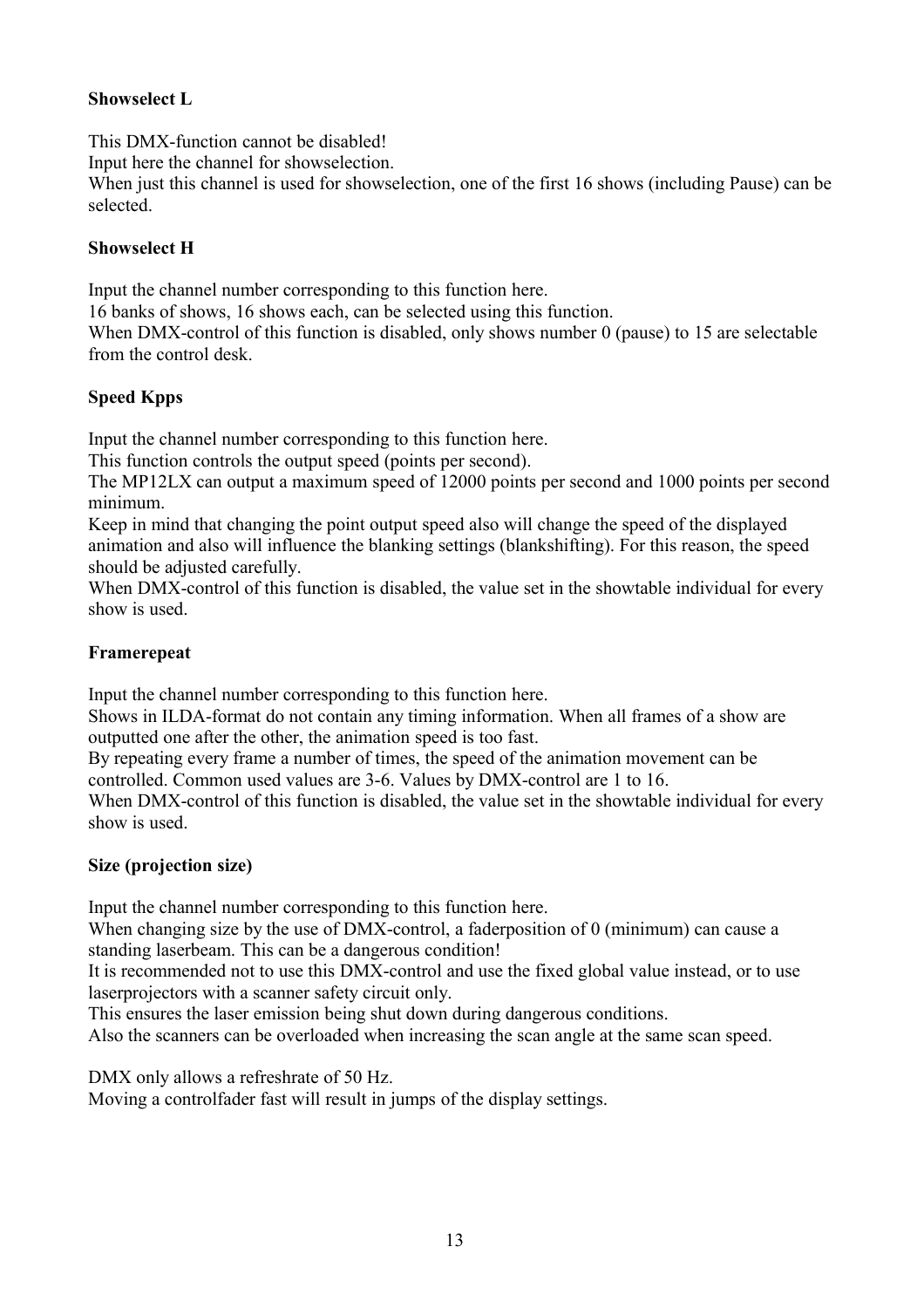# **Offset X (horizontal position)**

Input the channel number corresponding to this function here.

This setting has an unsigned value. A value of zero results in the maximum negative offset.

128 is the center position and 255 is the maximum positive offset.

When changing this value via DMX, the projected display can jump, because DMX signal rate is slow.

When DMX-control of this function is disabled, the value set behind "global Value" will be taken. For centerpostion, use a value of 128!

## **Offset Y (vertical position)**

See Offset X.

### **Blankshift**

Input the channel number corresponding to this function here.

This function can be controlled in 16 steps.

Here, the timing of the blanking (Laser  $=$  off) and the colors can be controlled.

Because the scanners are slower than the changes of colors or blanking, these changes has to be delayed. Common used values are 2 to 5. Possible values are 0 to 15.

When DMX-control of this function is disabled, the value set behind "global Value" will be taken. A global value for all shows often is critical, because different shows need different settings. The best solution is to adjust the value via DMX and save the settings together with the showselection as a scene on the DMX-desk.

Note: Changing the point speed (Kpps) will also make it necessary to change blankshifting.

# **Intensity**

Intensity and the strobe effect are deactivated at the player MP12LX!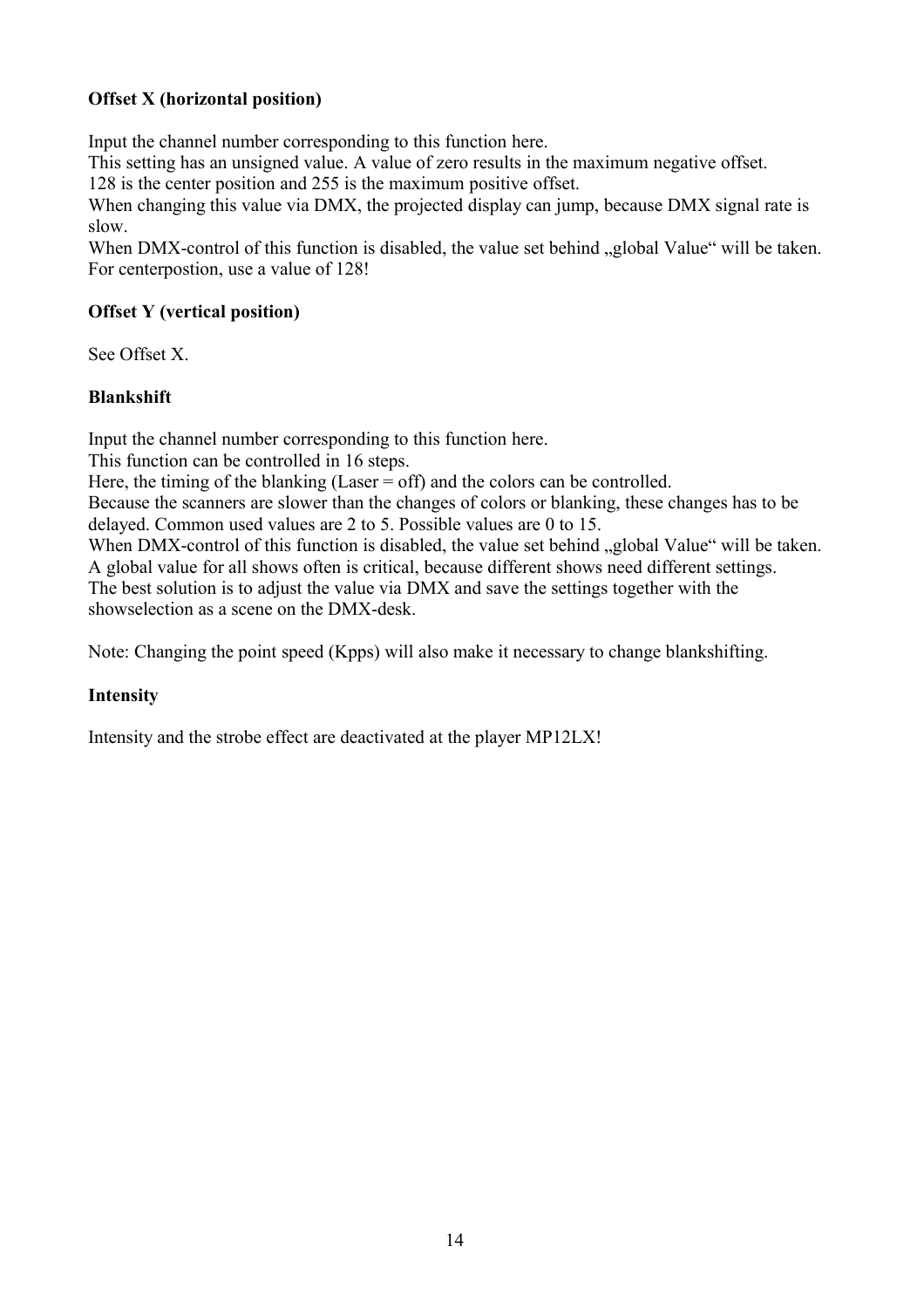# **5.4 The Showtable (Fig. 5)**

In the showtable, all DMX-values of the channels ShowselectH and ShowselectL are listed, giving a maximum count of 256 shows plus 2 separate shows for Trigger inputs.

A showfile and several showparameters can be allocated to every DMX-value.

When only using ShowselectL for showselection, rows from 16 to 255 don't care, because only 15 shows plus Pause can be accessed by DMX-control.

| DMX-Value | <b>Filename</b> | Speed Kpps | Framerepeat | <b>Displaymode</b>    |  |
|-----------|-----------------|------------|-------------|-----------------------|--|
| PAUSE     |                 | 20000      | 4           | loop/interruptable    |  |
|           |                 | 20000      | 4           | oneshot/interruptable |  |
|           | CREAT1 .ILD     | 20000      | 4<br>Μ      | oneshot/interruptable |  |
|           | GHOST JLD       | 20000      | 4           | oneshot/interruptable |  |
| 4         | GRID.<br>.ILD   | 20000      | 4           | oneshot/interruptable |  |
| 5         | MEDIA .ILD      | 20000      | 4           | oneshot/interruptable |  |
| 6         | COLOR .ILD      | 20000      | 4           | oneshot/interruptable |  |
|           |                 | 20000      | 4           | oneshot/interruptable |  |
| 8         |                 | 20000      | 4           | oneshot/interruptable |  |

### **Fig. 5** Showtable

When clicking in a row under Filename, a dialog openes for selecting a file (Fig.6).

The same file can be used in different rows of the table.

Watch that the card (removeable media) is selected as the path. Then you can be sure, that your showfile is available on the card.

It is also possible to work in a backup directory on the harddisk and then copy the whole content to the memorycard. But then, it must be sure, that there are short filenames available. This is normally only sure, when using FAT-filesystem. Otherwise, Windows\*\* will create a short filename, when copying data to memorycard, and the names would be changed. The player then will not find the filename on the card.

It is better, first to place all showfiles on the memorycard and then selecting them directly from the card!

| COLORS.ILD            | CREAT5.ILD<br>學   | Grey.ild<br>鄣             | Ф<br>Lο               |
|-----------------------|-------------------|---------------------------|-----------------------|
| colwheel.ild<br>φ     | creation.ild<br>÷ | Grid.ild<br>學             | ⊕]M/                  |
| CREAT1.ILD<br>Ф       | CYAN.ILD<br>Ф     | <sup>9</sup> Hallo.ild    | ¶[Mε                  |
| CREAT2.ILD<br>đΡ      | GEIST.ILD<br>Ф    | <sup>6</sup> Hysteres.ild | ¶ Or                  |
| CREAT3.ILD<br>Ф       | ghost.ild<br>Φ    | LINES2.ILD<br>Ф           | $\Psi$ Pla            |
| CREAT4.ILD            | GREEN.ILD<br>Φ    | <b>TILINES.ILD</b>        | <sup>可</sup> pla      |
| $\lvert \cdot \rvert$ |                   |                           | $\blacktriangleright$ |

Fig.6 Filedialog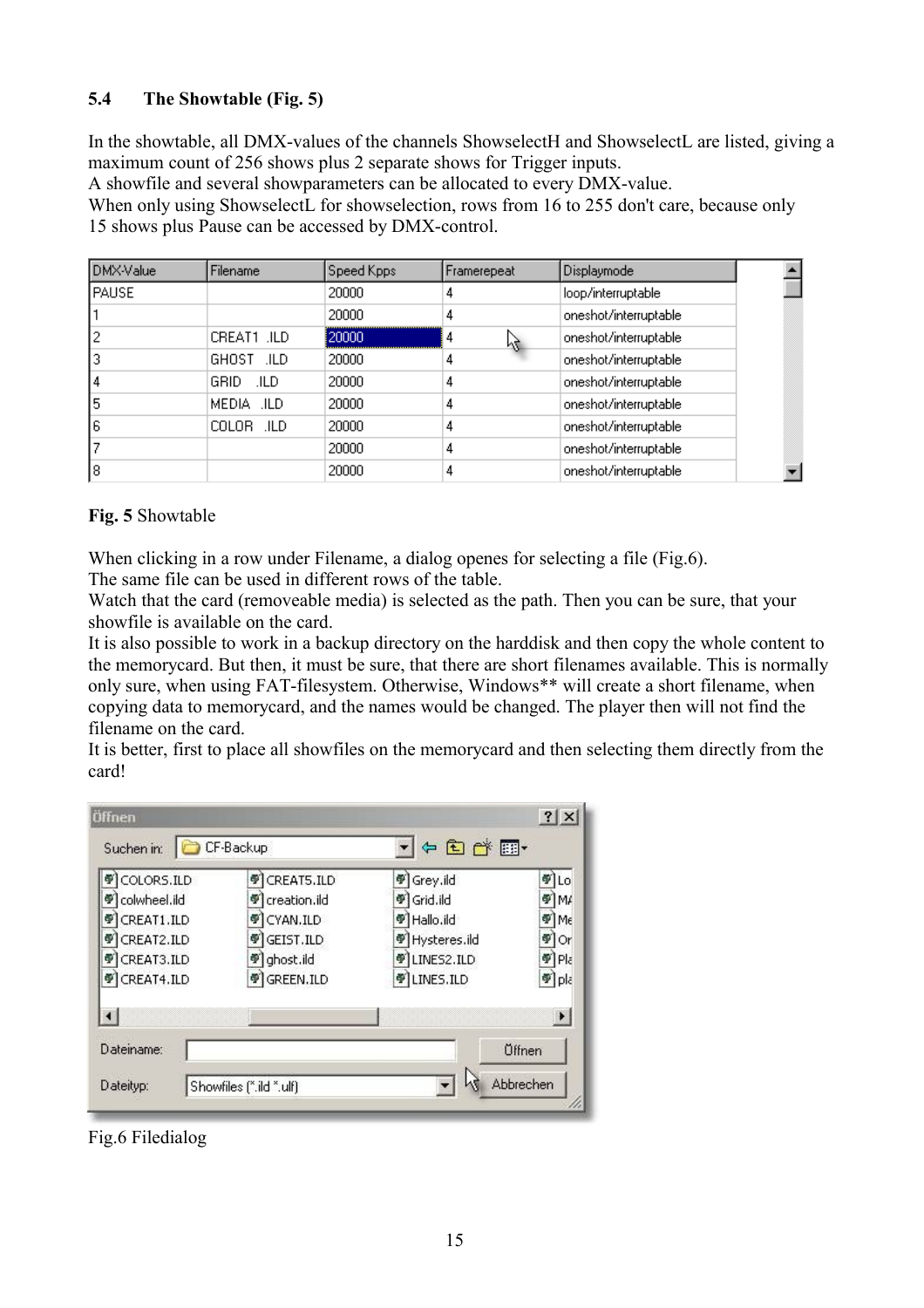### **Note for Windows\*\* 2000 or Windows\*\* XP with NTFS-filesystem:**

NTFS will not create short filenames or change the names when copying files to the card. It is recommended first copying all showfiles to the card and then select all files directly from the memorycard, when making configuration.

#### **Sapeed, Framerepeat and Displaymode**

When clicking on this fields in the showtable, a new dialog openes (Fig.7). Here the values corresponding to the selected show (line in table) can be set. Copy and paste can be used to copy all values of a row into another row of the showtable (Fig. 6).

| <b>新</b> Data |                 |           |             |                    |
|---------------|-----------------|-----------|-------------|--------------------|
| DMX - Value   | <b>Filename</b> | Speed pps | Framerepeat | <b>Displaymode</b> |
|               | ild<br>ghost    | 20000     | 14          | loop/interruptable |
|               | No File         |           |             |                    |
|               |                 |           |             |                    |
| <br>ΠK        | Copy            | Paste     | Cancel      | lr2                |

### **Fig. 7**

### **"No File"-Button**

Use this button to delete Showentries from the showtable. This cannot be done in the filedialog, so this additional button was added.

This is important, for example, to remove a show from the Pause-field (Show 0).

# **Speed Kpps**

This is the outputspeed (pointrate) for the current show.

This value only will be used, when the speed is not controlled by DMX-channel. The lasershowplayer MP12LX supports a maximum output speed of 16 Kpps (16000 points per second). When using a value greater than 16000, the player limits the speed to 16K internally.

#### **Framerepeat**

This value only will be used when framerepeat is not controlled by DMX-channel.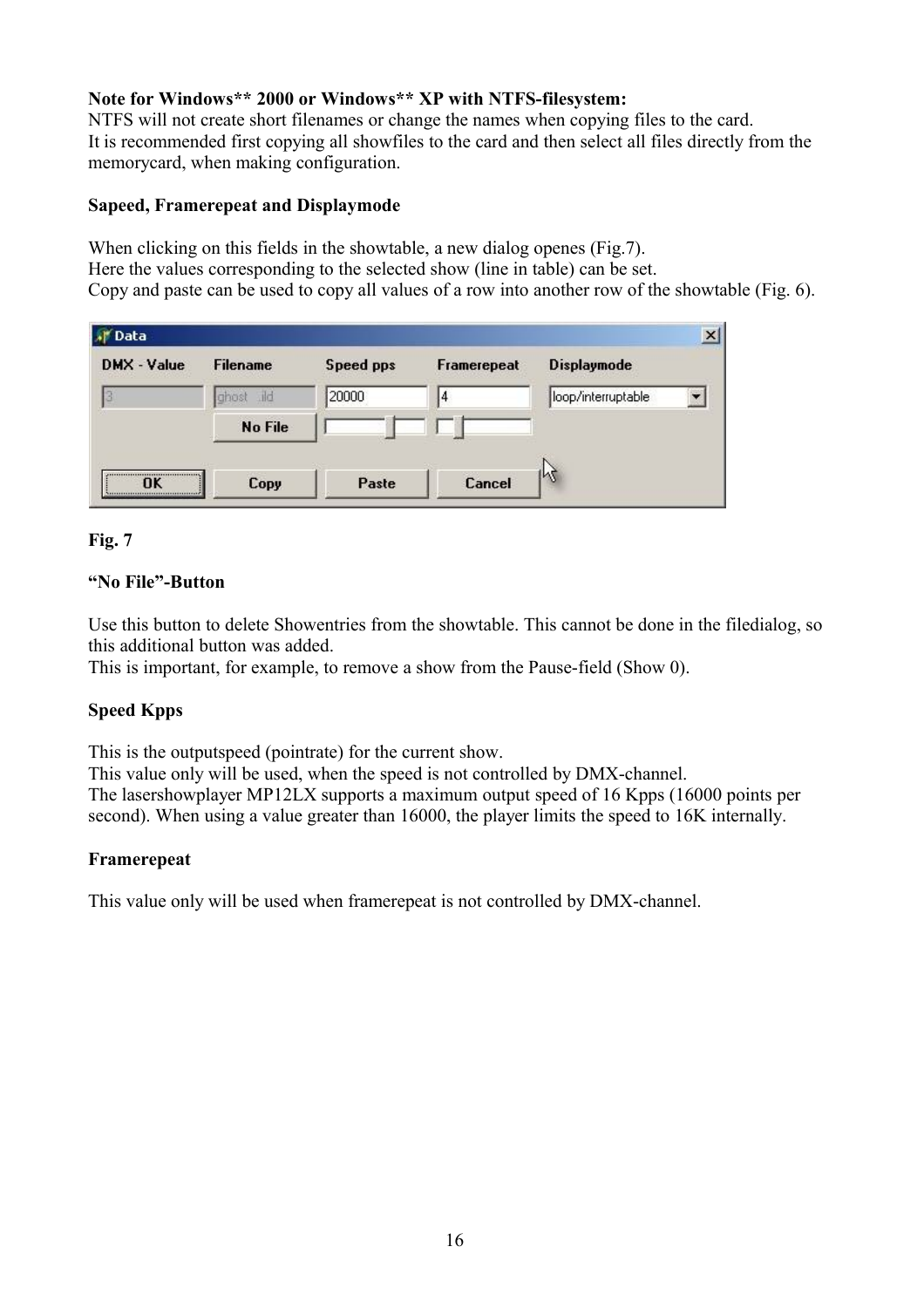#### **Displaymode (Fig. 8)**

Here, one of four possible displaymodes can be selected. PAUSE is fixed to one mode.

Displaymode is the combination of 2 showmodes and 2 prioritymodes.



#### **Fig. 8**

The 2 showmodes are Loop or Oneshot.

#### **Loop**

When using this mode, playback of the show will be repeated as long as no new show will be selected.

For example, when the show only consists of one single frame, this frame will be displayed permanently.

#### **Oneshot**

The selected show will be displayed exactly one time.

When the show only consists of one single frame, htis frame will be displayed n-times, where n is the value under Framerepeat.

When playback of the show or frame is finished and no new show is selected for playback, the player automatically will switch to PAUSE (show 0).

The 2 showmodes can be combined with 2 output prioritoes. These are Complete and Interruptable.

#### **Complete**

The current running show will be outputted completely, before any new showselection is possible.

#### **Interruptable**

The current running show will be aborted, when a new show is selected.

The following combinations are possible:

Loop/Complete

The current show always is displayed completely and will restart from the beginning, when no new showselction is reconized at the end of the show.

Loop/Interruptable

The current show will be repeated, when no new show is selected. When selecting a new show, the current running show will be aborted.

Oneshot/Complete The show will be displayed completely, exactly one time

Oneshot/Interruptable

The show will be displayed exactly one time, but will be aborted when a new show is selected.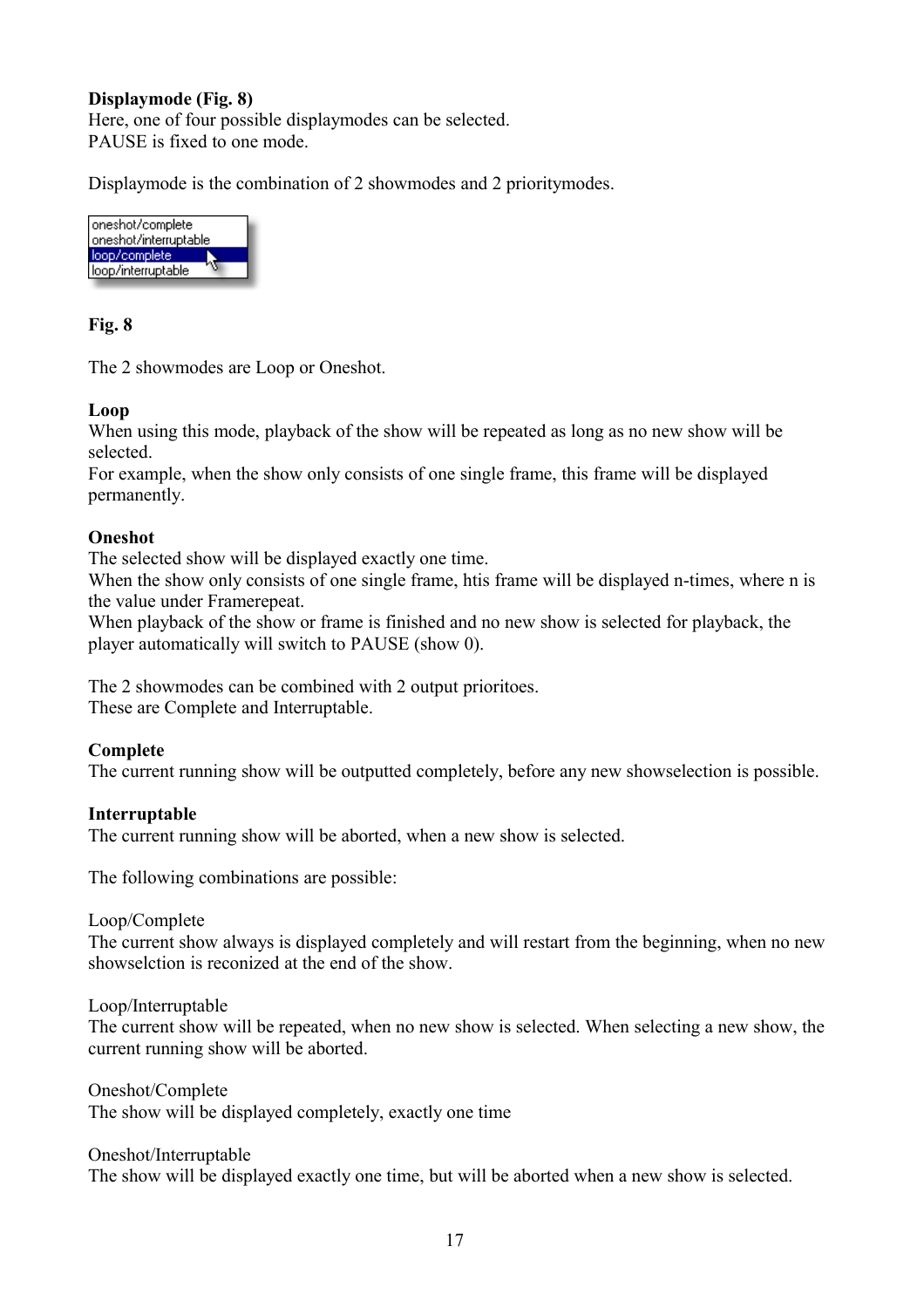# **Exceptions**

Show number 0 (Pause) is always Loop/Interruptable.

#### **Note**

When a show is running in Complete-mode, all parameters like speed, size, offset, framerepeat and blankshift will be held (also when controlled by DMX).

Otherwise, the parameters would be changed when selecting a new show during playback of the current show.

#### **The Pauseshow**

Normally, the filename at shownumber 0 (Pause) is left blank.

When selcting Pause or after finishing playback, the laser is blanked and the output is stopped. In some special cases, for example when using the system as an advertising display without DMX, it could be necessary to playback a show without any additional control. When placing a showfile to show number 0 (pause), this show always will be outputted, when no

other show is selected.

#### **Triggershows 1 und 2 (currently not implemented!)**

#### **Useful combinations of displaymodes**

Long shows should be interruptable to allow changing to another show.

Short shows or short effects should be set to Complete.

Single frames should be set to Loop, because otherwise they just will be displayed parts of a second.

Special sequences as a highlight of a show should be set to Oneshot.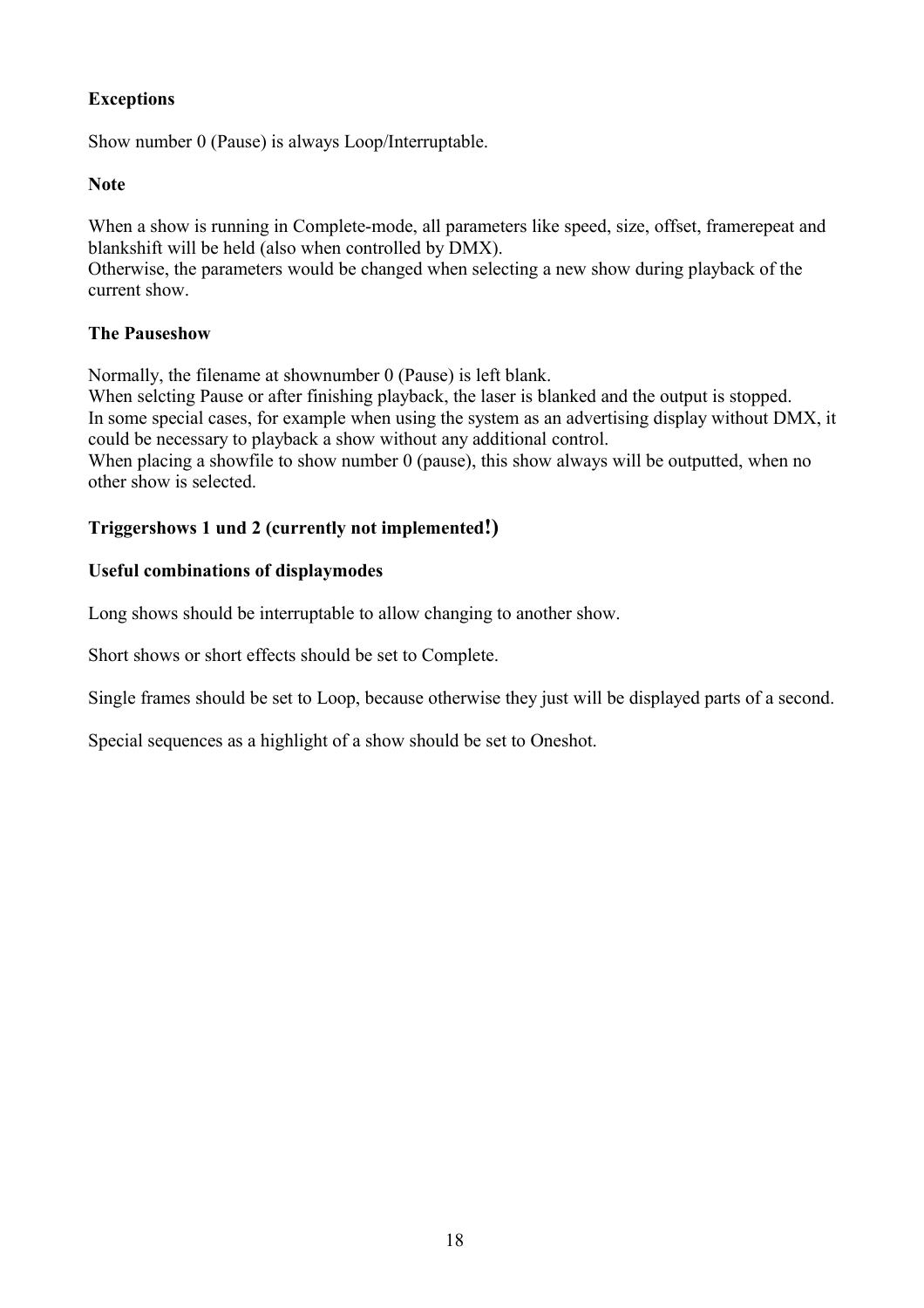# **The Preset Button (Fig.9)**

Using this button, settings in the showtable can be set for all shows simultaneous. For example, when all shows should be run at 10000 pps, this value will be set under 'Speed' and will be set for all shows or rows in the table by clicking 'Preset Speed'. The same can be done for Framerepeat or Displaymode.

**Note**: This functions cannot be undone!

| <b>Speed</b>        | Framerepeat      | <b>Displaymode</b>        |  |
|---------------------|------------------|---------------------------|--|
|                     | 4                | loop/interruptable        |  |
| <b>Preset Speed</b> | <b>Preset FR</b> | <b>Preset Displaymode</b> |  |
|                     | <b>Close</b>     |                           |  |

**Fig.9** Preset Button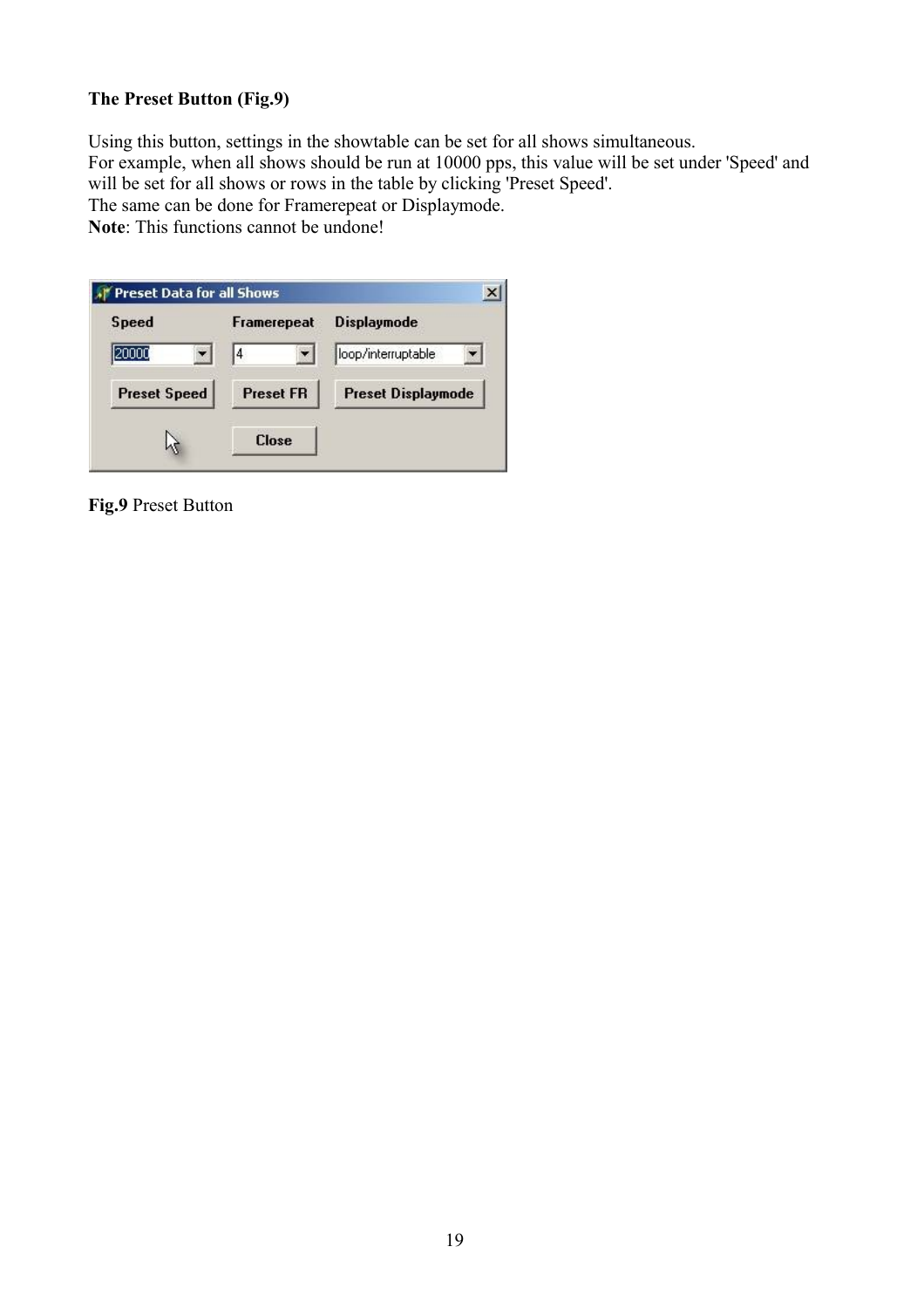#### **6 Errors**

If any errorcondition occurs, a code will be displayed on the status-LEDs (see table). Not all errors will cause a stop of playback.

Errors from the memorycard (read/write) will cause a total shutdown of the player. If there is no card or the card is not inserted correctly of if there is no right format or filesystem, the player functions will be shut down.

When there is no file allocated to a selected shownumber, this is no errorcondition and the player will switch the output to Pause (Shownumber 0 PAUSE).

When the accessed showfile is not valid or corrupted, the playback will be switched off. All other functions keep running and the selection of another show is possible.

#### **6.1 Errorcodes on Status-LEDs**

Ready DMX Error Data

|         |               | Red |   | No MMC/SD-card                           |
|---------|---------------|-----|---|------------------------------------------|
|         |               | Red |   | YellowFilesystem FAT16 not found         |
| Green - |               | Red |   | YellowDataerror when reading MMC/SD-card |
| Green - |               | Red |   | File not found or invalid file           |
| Green - |               |     | X | No DMX-signal                            |
|         | Green Green - |     |   | Ready                                    |
|         |               |     |   |                                          |
|         |               |     |   | YellowFirmwareupdate currently running   |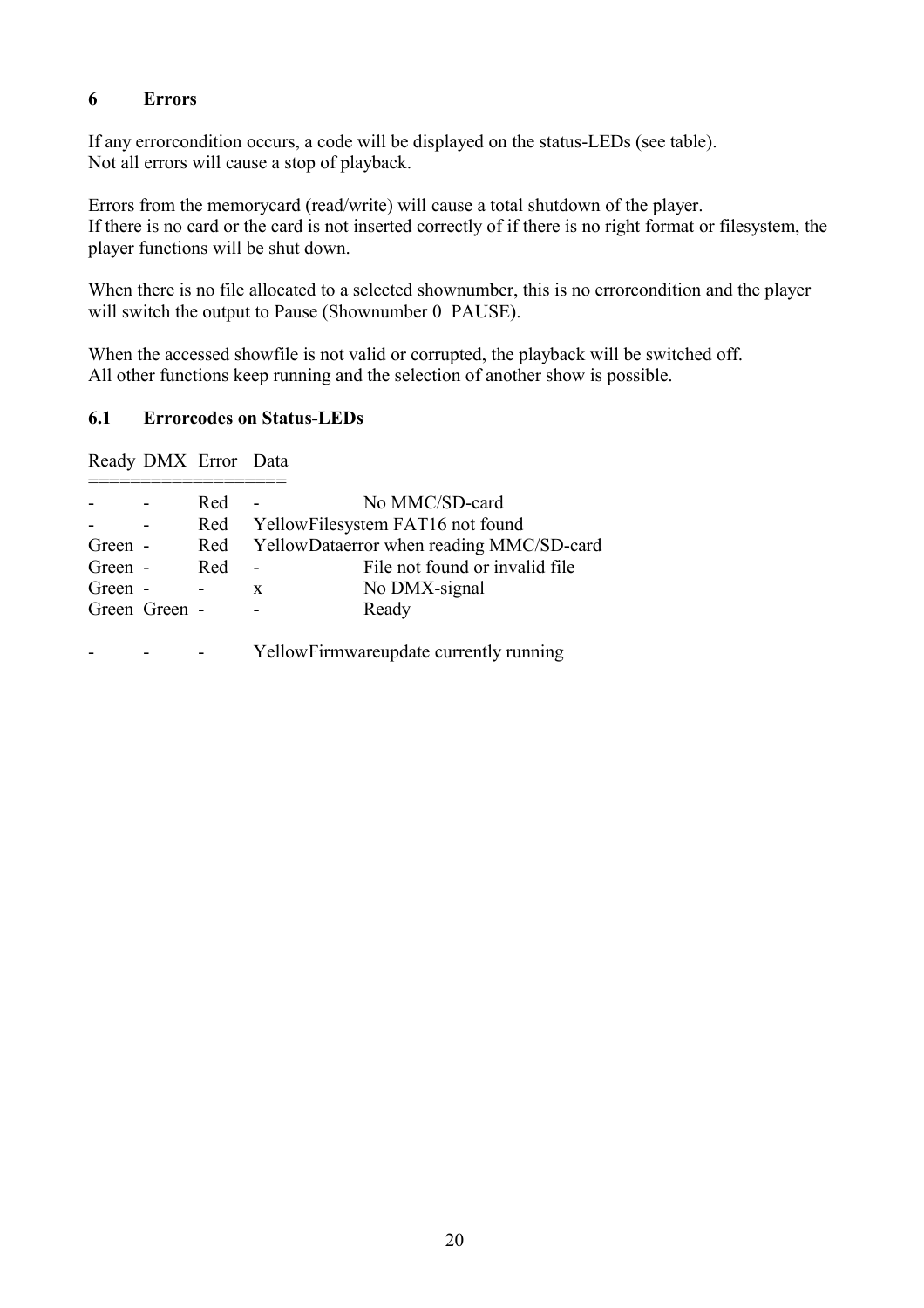# **7 LED-Panel**



#### **Fig. 10** Panel

The panel is available as an option for the MP12 and can be connected using a 10pin flatcable.

The panel can be used to acces some important parameters for the ILDA-players MP12 directly, without the use of the configfile of the flashcard.

The panel is recognized automatically, once the player is switched-on and the panel is connected correctly.

If the panel is not connected, the parameters from the configfile are used.

All settings are stored in the panel.

When trying to connect to the player (or if there is no connection possible), the panel displays "---". If the memory of the panel is empty, it displays "Err" at power-on.

At normal function, if parameters are set, the panel displays the actual DMX-baseaddress, for example "001".

There are 3 keys from left to right:

#### **1. Mode**

By pressing Mode, the actual parameter for changing is selected.

There are 3 parameters currently available:

"Adr" = DMX-baseaddress

"Int" = max. Intensity for color- and intensity output laser

"Ort" = orientation of the projection

#### **2. Select**

After selected the parameter with Mode, press Select and the current stored value will be displayed. By pressing Select again, the digit for changing will blink.

Pressing Select multiple times will activate all digits by blinking one after the other.

#### **3. Up**

Use this key to change the current number in the blinking digit. The number will be increased. When reaching the maximum number (9), the number will be start from zero again.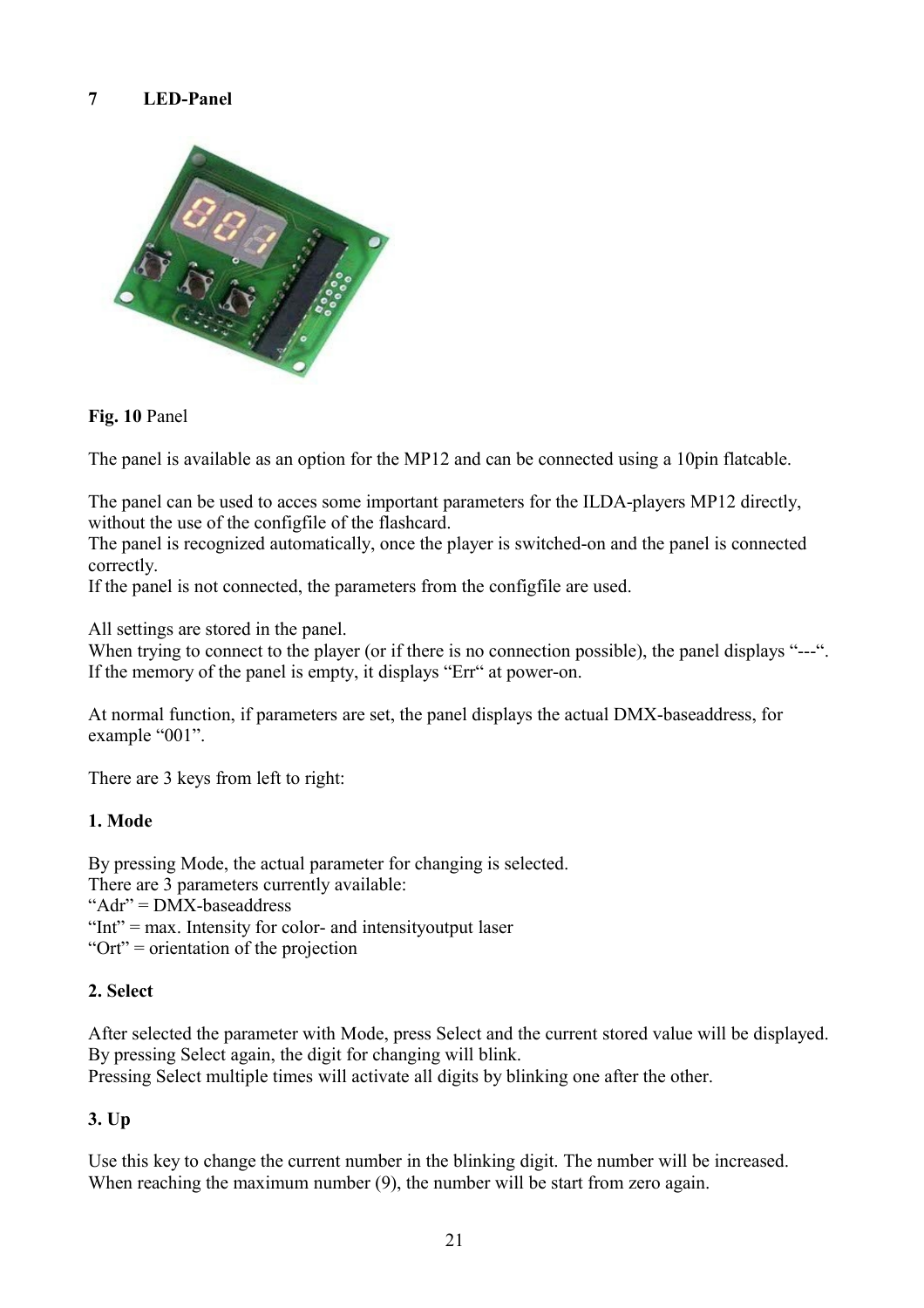#### **Example:**

Setting DMX-baseaddress to 200.

Press "Mode" until "Adr" blinks Press "Select" until current value is displayed and right digit blinks Press "Up" until "0" is reached. Press "Select" to go to middle digit Press "Up" until "0". Press "Select" until left digit blinks Press "Up" until "2" is reached. Press "Mode" for exit this parameter. The value is stored automatically.

All values are stored and activated when exit the parameter input by pressing "Mode". After not changing anything in the parameter input routine, the panel will return to main routine after about 10 seconds without storing value to memory.

Note that playback of longer shows may be interrupted (stopped) when changing parameters at the panel during showoutput. Display of single frames of short sequences normally will not be interrupted.

#### **Limits**

| DMX-baseaddress | $1 - 512$ |
|-----------------|-----------|
| Intensity       | $() = 99$ |
| Orientation     | $0 - 7$   |

Limits will be controlled automatically by the panel. If trying to set a value beyond the limits, the panel automatically corrects to an allowed value during input.

#### **Intensity**

The value under "Int" sets the maximum intensity for the laser. All show values for RGB-outputs and analog blanking output will be devided by this value linear.

#### **Orientation**

There are 8 different values possible, allowing all possible projection orientations. This is important for backprojections or if it is not clear how the projector is installed at the **location** 

- normal
- X invert
- Y invert
- X and Y invert
- X and Y changed
- X and Y changed and X invert
- X and Y changed and Y invert
- X and Y changed and both inverted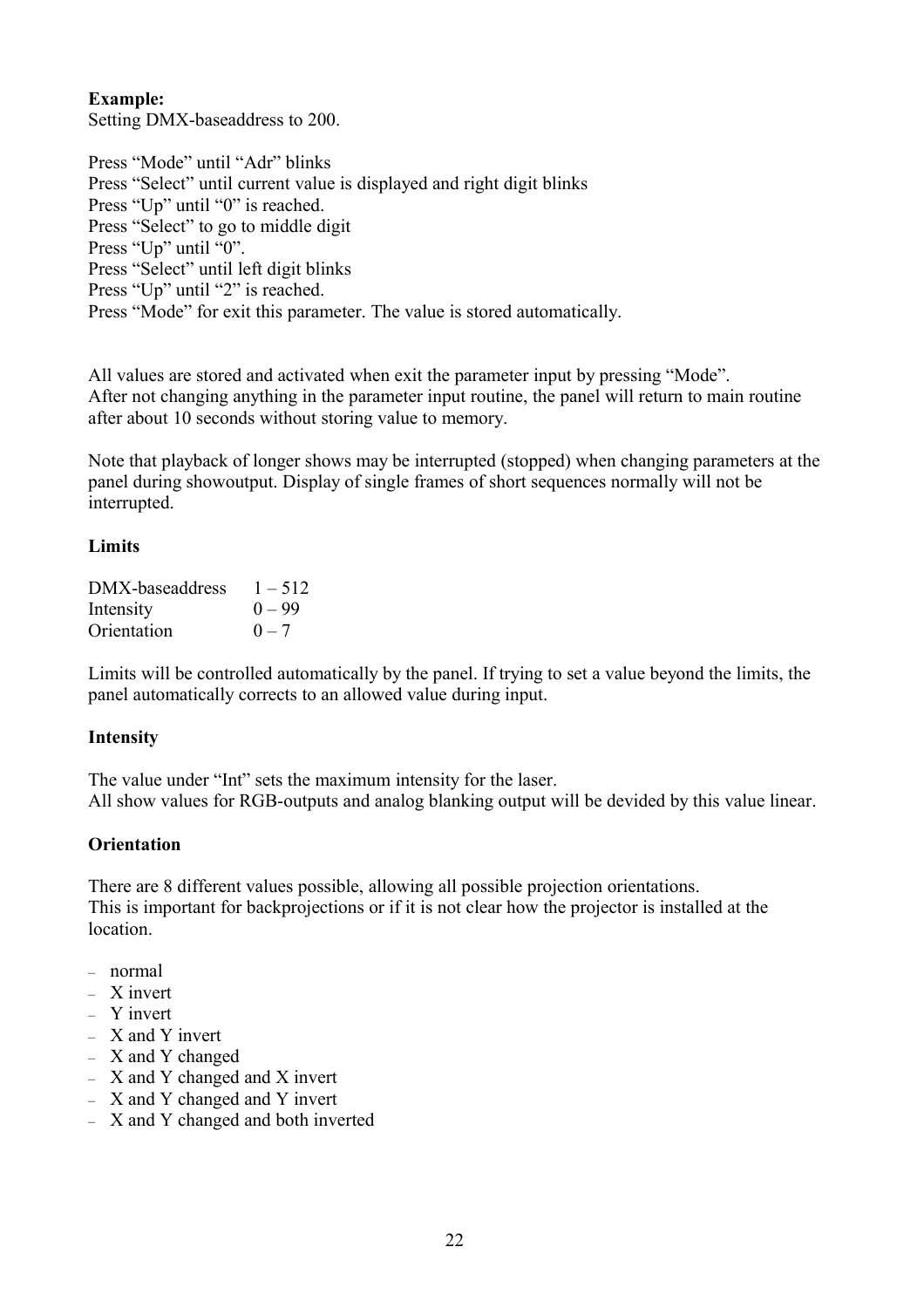# **7.1 Mechanische Abmessungen Bedienteil**

**DMX-Panel mechanical dimensions** 



**Fig. 11** mechanische Abmessungen Bedienteil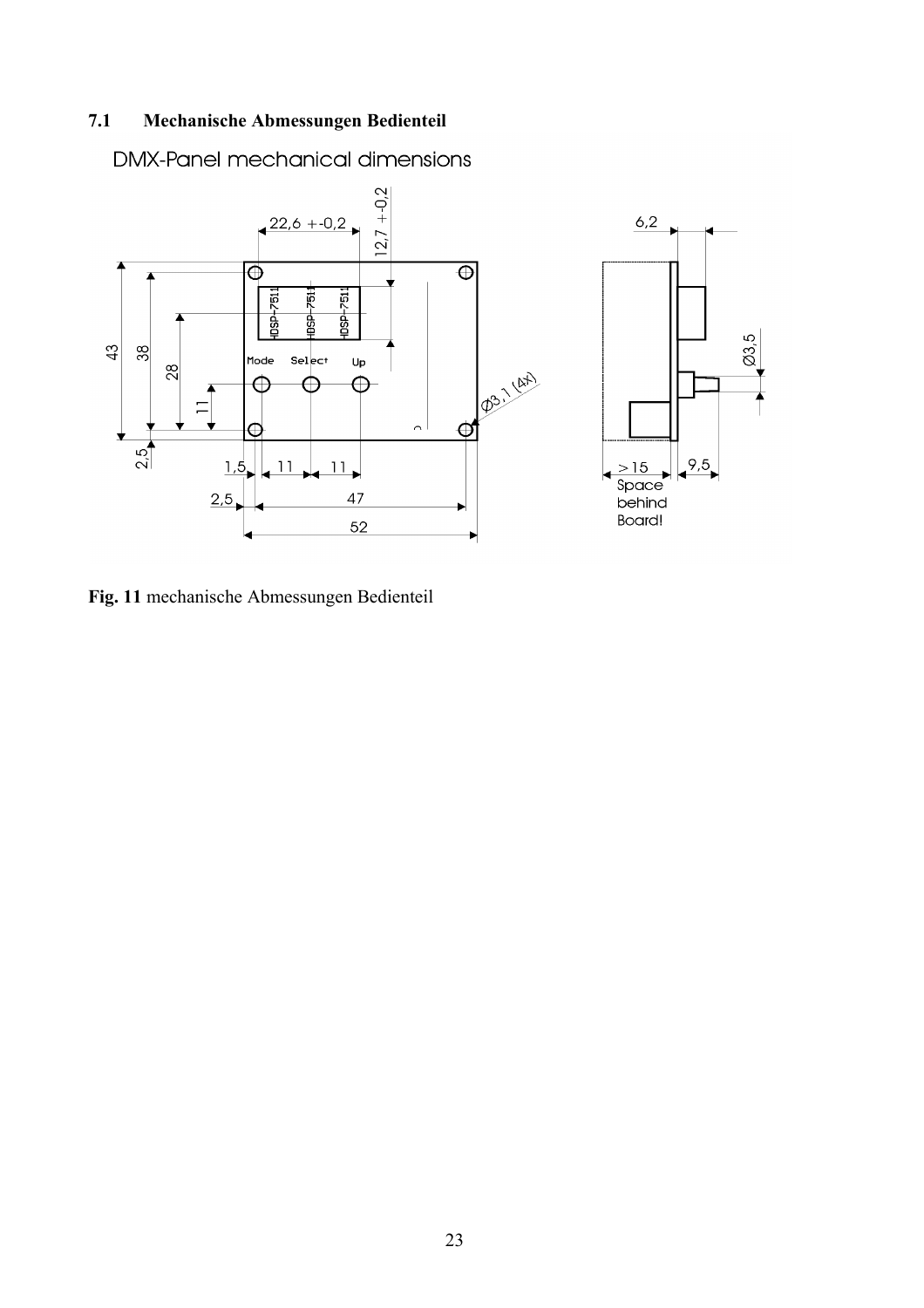# **8 Firmwareupdate**

All players of the MP12-series (MP12C, MP12LX) can be updated to a new firmware release. This allows eliminating softwarebugs and adding new features, as soon as available from the manufacturer.

The procedure for firmwareupdate is very simple and runs nearly automatically.

# **8.1 Updateprocedure**

The operating system of the device is stored in the internal memory of the microcontroller. To change this program, the internal memory has to be erased and reprogrammed.

The following is necessary to do an update:

- A FAT16-formatted MMC/SD-card
- A file named FWUP12LX.BIN stored on the card
- A file named FLASHMP.BIN stored on the card

The 2 files can be downloaded from the website of the manufacturer. Note that all versions use the same filename, so the MP12 can find the file. All files are packed in archives using the name of the release.

The file FLASHMP.BIN is the same for all showplayers.

The firmwarefile FWUP12LX.BIN will be deleted from the memorycard after update!

**Note:** Only files with exactly these names will be recognized by the player:

- FLASHMP.BIN is a programming tool for all devices of the MP12-series.
- FWUP12LX.BIN is the update file just for the MP12LX

Never modificate or rename these files!

So you need these 2 files. These 2 files should be placed on the memorycard. The normal card for shows can be used for this.

It is recommended to use a tested and reliable memorycard for doing updates!

The card now should be inserted into the cardslot and the player should be switched on.

The device now checks the availability of these files. Is one ore both files missing, the player starts its normal operation. When both files are found, the update procedure starts automatically.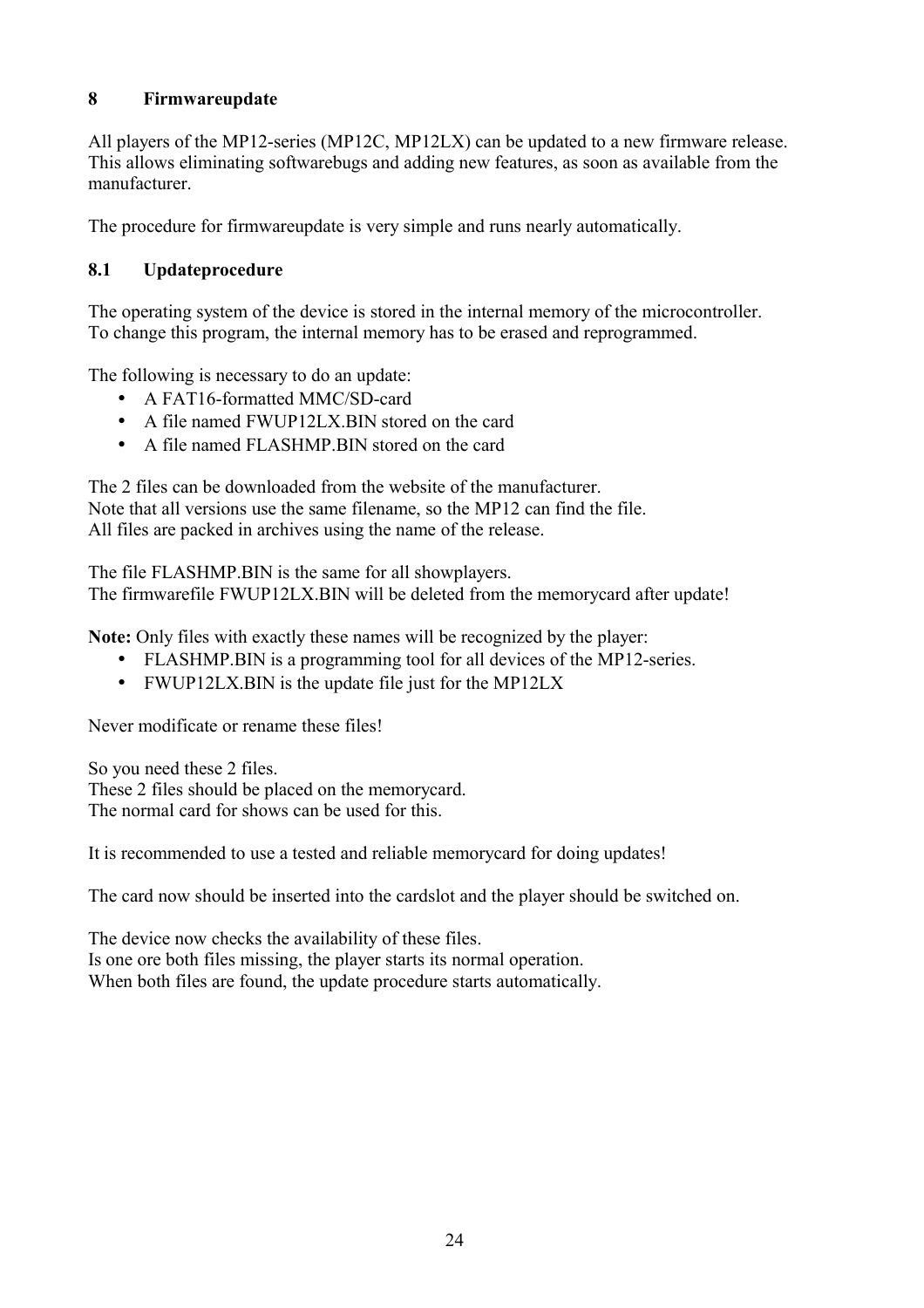The files will be verificated. When a file is corrupted, the player continues its normal operation.

When all securitychecks are successful, the update begins.

During update procedure, **only the yellow** LED os on. This can take a few seconds.

Avoid shutting down the power for the player or removing the card during this time! This will cause malfunction and will destroy the firmware. A new update procedure will be necessary. Under worst case conditions, the memory of the microcontroller can be damaged.

When the update is successful, the updatefile is deleted from the memorycard automatically. This prevents the system to be updated, when it is powered-on the next time. The file FLASHMP BIN can be left on the card.

The player now starts its normal operation.

Check all functions, after doing an update.

When an update is not successful, another update is possible. But first, the updatefile must be copied to the memorycard again.

# **8.2 Troubleshooting**

When an error occurs during firmware update, the procedure stops and all LEDs are on. When the internal memory of the microcontroller is corrupted, the player may be without any function.

Try another firmwareupdate.

When there is no function after 2-3 updates, please contact the manufacturer.

#### **Remember to switch off the device before removing the card and first insert the card in the slot before switching on the device again!**